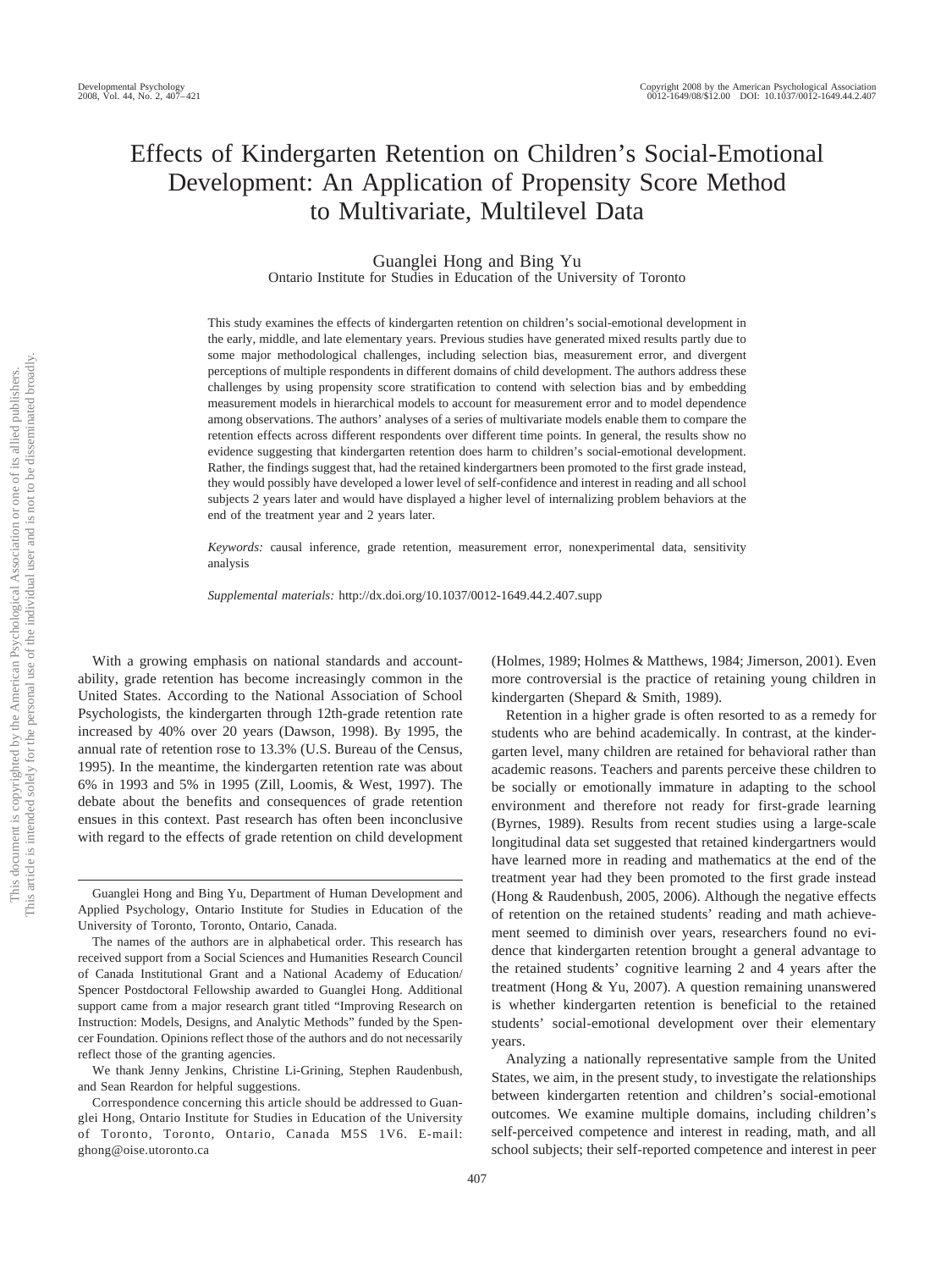relationships; and internalizing problem behaviors as perceived by teachers, parents, and the children themselves. We ask the following question: If a child at risk of repeating kindergarten is actually retained, how would the child develop in the above socialemotional domains at the end of the treatment year, 2 years later, and 4 years later in comparison with the expected outcomes of being promoted to the first grade?

## Previous Research

Retention, especially kindergarten retention, has long been a theoretically controversial issue. Proponents of early intervention argue that retention can be beneficial in the primary grades because it will prevent failures in academic learning and in socialemotional development from occurring or becoming severe (Shepard & Smith, 1989). From this perspective, rather than allowing social-emotional problems to impede children's later development, an additional year in kindergarten, "a gift of time," will enable children to reach the maturity level required for adapting to the school setting. Hence, retained kindergartners are expected to have an increased chance of success when they take on more advanced learning tasks and face more complex environmental challenges in the later grades. The early intervention theory therefore provides a justification for the practice of retaining kindergartners who are considered to be relatively behind their classmates socially and emotionally. The theory predicts a positive effect of kindergarten retention on the retained students' short-term and long-term success in all domains of development. From the opposing point of view, however, one may argue that retention deprives children of opportunities to engage in age-appropriate cognitive and social activities and therefore may suppress their academic interest and interrupt their development of self-regulation and interpersonal skills (Morrison, Griffith, & Alberts, 1997). As a result, retained kindergartners may lag further behind their same-age peers in the later years.

Among various domains of social-emotional outcomes, children's self-perceived competence in academic subjects and in peer relationships and their internalizing problem behaviors are considered to be particularly sensitive to the retention intervention. Different theories point in different directions in terms of the retention effects on child development in these domains. In general, a child develops self-identity through perceiving his or her relative standing among the proximate peers. However, there are contrasting theoretical arguments about how the change in peer composition as a result of retention may affect the retained student's self-concept.

Social comparison theory (Festinger, 1954) has supplied a rationale for grade retention. During the repetition year, retained kindergartners not only have the second exposure to the most basic content in academic subjects, but they also find themselves among a group of younger peers who have never received formal education. Having already obtained some academic skills from their first kindergarten year, the retained children will likely feel a higher level of competence in the academic subjects when compared with their new classmates. In addition, having accumulated a whole year of experience in socializing with peers and coping with conflicts in school settings, the retained children may appear to be more knowledgeable and competent in peer relationships in comparison with the first-time kindergartners (Plummer & Graziano, 1987). Following this line of thinking, spending a second year in kindergarten may improve the retained students' self-perceived competence in school subjects as well as in interpersonal relationships. The social comparison perspective is often endorsed by teachers and parents who are primary decision makers in the retention process. They expect that retention may become a turning point for the retained students as they gain academic and social advantages among a group of younger children (Byrnes, 1989; Tomchin & Impara, 1992).

In contrast, inferring from the labeling theory (Becker, 1963; Lemert, 1967), opponents predict a possible detrimental effect of retention on children's development in self-esteem and selfperceived competence. When retention is associated with certain labels carrying negative meanings such as "incompetence" or "deviance," retained students may interpret being retained in a grade as being rejected by their teachers and same-age peers and thus feel humiliated and discouraged (Pagani, Tremblay, Vitaro, Boulerice, & McDuff, 2001). Byrnes's (1989) study with children in Grades 1 to 6 found that children in grades as low as Grade 1 were capable of understanding the concept of retention and viewed it as a punishment. When being interviewed, about one quarter of the retained students denied the fact that they had been retained. Both retained children and promoted children described being retained as a "sad," "bad," and "upsetting" experience. Moreover, young children are particularly sensitive to age differences (Morrison & Perry, 1956). Retained students, often overaged among their new peers, tend to feel alienated and may choose to withdraw from social activities. Hence, children being labeled as "retainees" will likely develop internalizing problem behaviors such as feeling sad and lonely and having low self-esteem. In school subjects, repeating the same curriculum may bore the retained students and may bring back to them the frustrating experiences they had when they first encountered the same learning content. Moreover, the labeling theory predicts that being labeled as "slow learners" or "low achievers" will lead to low self-expectations and low selfefficacy in academic learning.

However, the labeling theory has received challenges from a counterargument claiming that kindergartners are perhaps too young to be capable of processing conflicting social evaluations. Studies have shown that the retention effects on children's socialemotional development may differentiate by grade level, with early retention bearing less of a negative impact than later retention on children's self-concepts (Finlayson, 1977; Morrison & Perry, 1956; Tomchin & Impara, 1992). As a result, retained kindergartners may not suffer greatly from the stigma typically associated with retention (Shepard, 1989).

Past research has generated mixed results regarding the effects of grade retention on social-emotional development, mostly showing insignificant effects (Pierson & Connell, 1992; Shepard & Smith, 1989). Some studies reported positive effects of grade retention on children's self-esteem and self-perceived competence. For example, Holmes's (1989) meta-analysis reported a small positive effect (effect size  $= .06$ ) on self-concept on the basis of six studies. Using a sample of low-income, mostly Black children in the Chicago Longitudinal Study, Reynolds (1992) found that retention was positively related to children's self-perceived school competence, especially for early-retained children. However, this early intervention failed to produce sustainable positive effects in the long run. Analyzing the same sample several years later,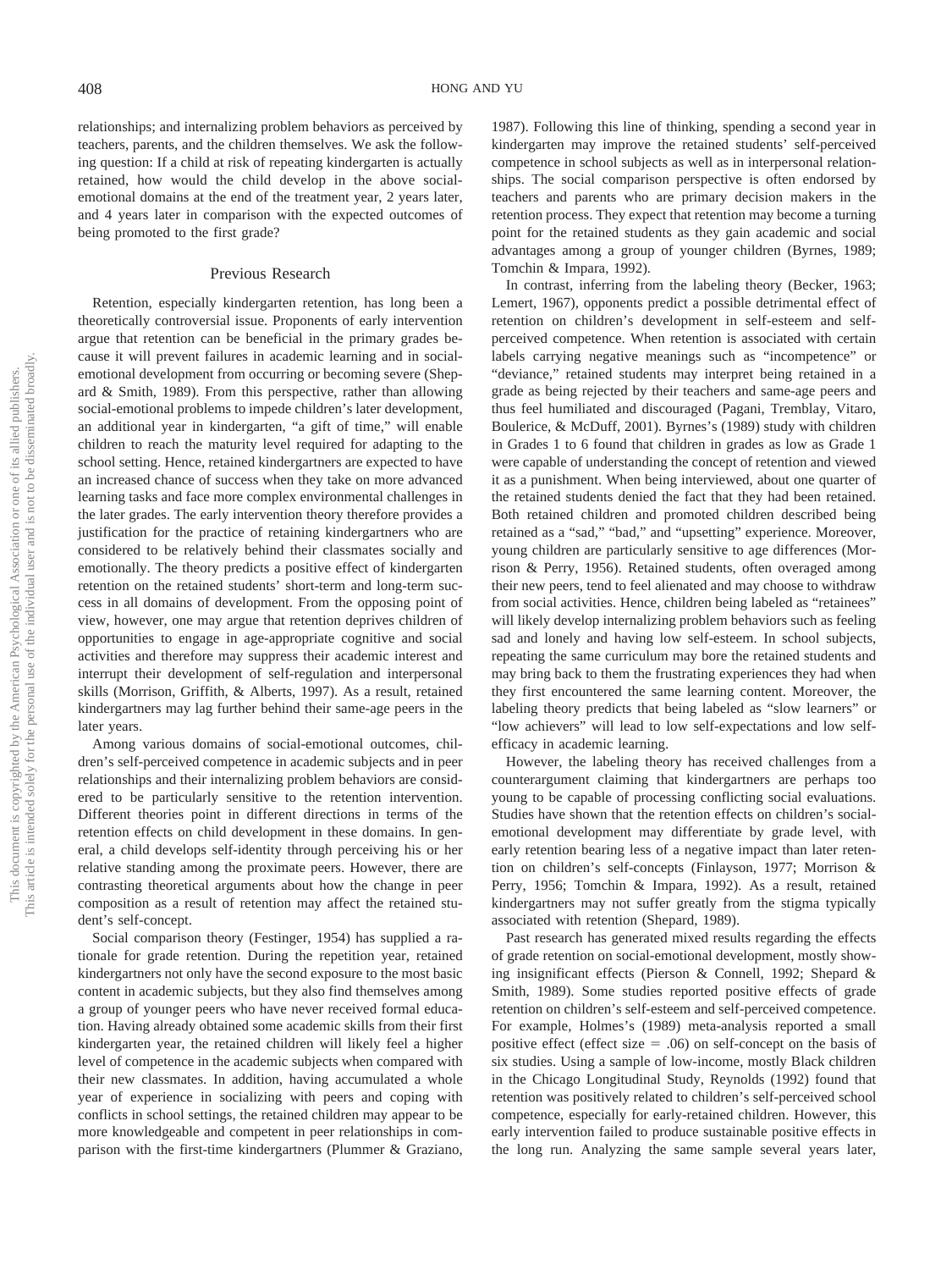McCoy and Reynolds (1999) found that the positive effect vanished by age 14.

On the contrary, Holmes and Matthews's (1984) meta-analysis concluded an effect size of  $-.02$  of the retention effect on selfconcept. Morrison and Perry (1956) investigated children's selfperceived peer relationships by comparing overage children with at-age and underage children in the same grade. They found that overage children, mostly retained in grade, perceived a significantly lower level of acceptance by peers. In the Minnesota Mother–Child Interaction Project, researchers compared a group of children who had been retained once from kindergarten through Grade 3 with a low-achieving promoted group and a control group randomly selected from all the promoted children. The retained children were ranked the lowest on self-esteem and peer acceptance and highest on behavior problems immediately after retention. The between-groups differences were sustained up to age 16 (Jimerson, Carlson, Rotert, Egeland, & Sroufe, 1997). Analyzing data from the Quebec Longitudinal Study of Kindergarten Children with adjustment for child sociodemographic characteristics, kindergarten inattentiveness, and a random effect for each child, Pagani et al. (2001) reported increasingly persistent anxious, inattentive, and disruptive behaviors after grade retention in primary school.

Given the contradictory evidence from the past research, the debate about whether kindergarten retention promotes or impedes children's social-emotional development remains unsettled. In order to further theoretical understanding and to inform practice, we focused our study on testing the contrasting hypotheses derived from the alternative theoretical perspectives. To be specific, the early intervention theory and the social comparison theory predict that (a) retained kindergartners would gain more self-efficacy and develop more interest in academic learning than they would have if promoted, and (b) retained kindergartners would show more competence in peer relationships and enjoy more popularity than they would have if promoted. The labeling theory, in contrast, hypothesizes that (c) retained kindergartners would display more internalizing problem behaviors than they would have if promoted.

We define the causal effect of retention versus promotion for a child attending a certain school as the difference between the child's potential outcome if retained and his or her potential outcome if promoted in a school of the same type. This causal effect is defined under a weak version of the stable-unit-treatmentvalue assumption that there is a single value of each potential outcome associated with each treatment for each child given the school setting in which the treatments are carried out (Hong & Raudenbush, 2006; Rubin, 1986). Our theoretical interest is in the population average retention effect. We may consider three populations as possible targets of inference: (a) all children, (b) all children at risk of repeating kindergarten, and (c) retained children. Because kindergarten retention is highly selective, many children in the first population have almost no risk of ever being retained in kindergarten under the current system. To these children, the theoretical questions that we have raised above have little relevance. The causal effects of retention versus promotion can nonetheless be defined for both Population b and Population c. When these two populations have different compositions and when the retention effect is not constant, the average retention effect for Population b will likely be different from that for Population c. To simplify, we focus our current study on evaluating the average retention effects for the population of children at risk of repeating kindergarten. We discuss in the final section how to investigate heterogeneous retention effects and how to estimate the retention effects for the population of retained children.

# Methodological Issues

Empirical results from many previous retention studies have not been highly informative to theories and to policy making not only because the findings have been mixed. More important, some major methodological challenges have hindered attempts at evaluating the retention effects. These challenges include selection bias, measurement error, and divergent perceptions of multiple respondents in multiple domains of child development. Below we discuss each of these problems and introduce some promising analytical solutions. Specifically, we suggest using propensity score matching or stratification to adjust for a very large number of pretreatment predictors of retention. We explain how to embed measurement models in hierarchical models to account for measurement errors and to adjust for dependence among observations. In addition, we adopt multivariate, multilevel models to reveal the similarities or differences in the retention effects across different respondents and across different time points. We illustrate these methods in our application study in the next section.

## *Selection Bias*

Because it is impractical to conduct a large-scale experiment assigning children at random to be retained, researchers must rely on nonexperimental data in addressing the causal question of whether the retained students actually experienced better cognitive and social-emotional development than they would have had they been promoted instead. The essential problem here is how to identify an appropriate comparison group for the retained group. Previous studies have compared the outcomes of the retained children either with their new classmates who were experiencing the grade for the first time (i.e., same-grade comparison) or with their same-age peers who had been promoted to the next grade (i.e., same-age comparison). Obviously, in same-grade comparisons, most retained students cannot be matched with their new classmates on age. Hence, the comparison group provides little counterfactual information about how the retained students would fare had they been promoted. Even in same-age comparisons, the retained group and the promoted group are still vastly different on average in many prior characteristics. Adjustment by means of a linear model or multivariate matching sharply constrains the number of background variables that can be controlled (Little, 1985; Stone, 1993). In particular, most promoted children have little or no risk of ever being retained. When the two groups are barely comparable, statistical adjustment for a limited number of background variables cannot be relied upon to remove bias. Moreover, predictions about what might happen to the retained children if promoted are based largely on linear "extrapolations" without the support of empirical data (Little, An, & Johanns, 2000; Lord, 1967; Shadish, Cook, & Campbell, 2002).

## *Propensity Score Adjustment*

In this study, we use a propensity score to adjust for about 200 background variables that may potentially confound the retention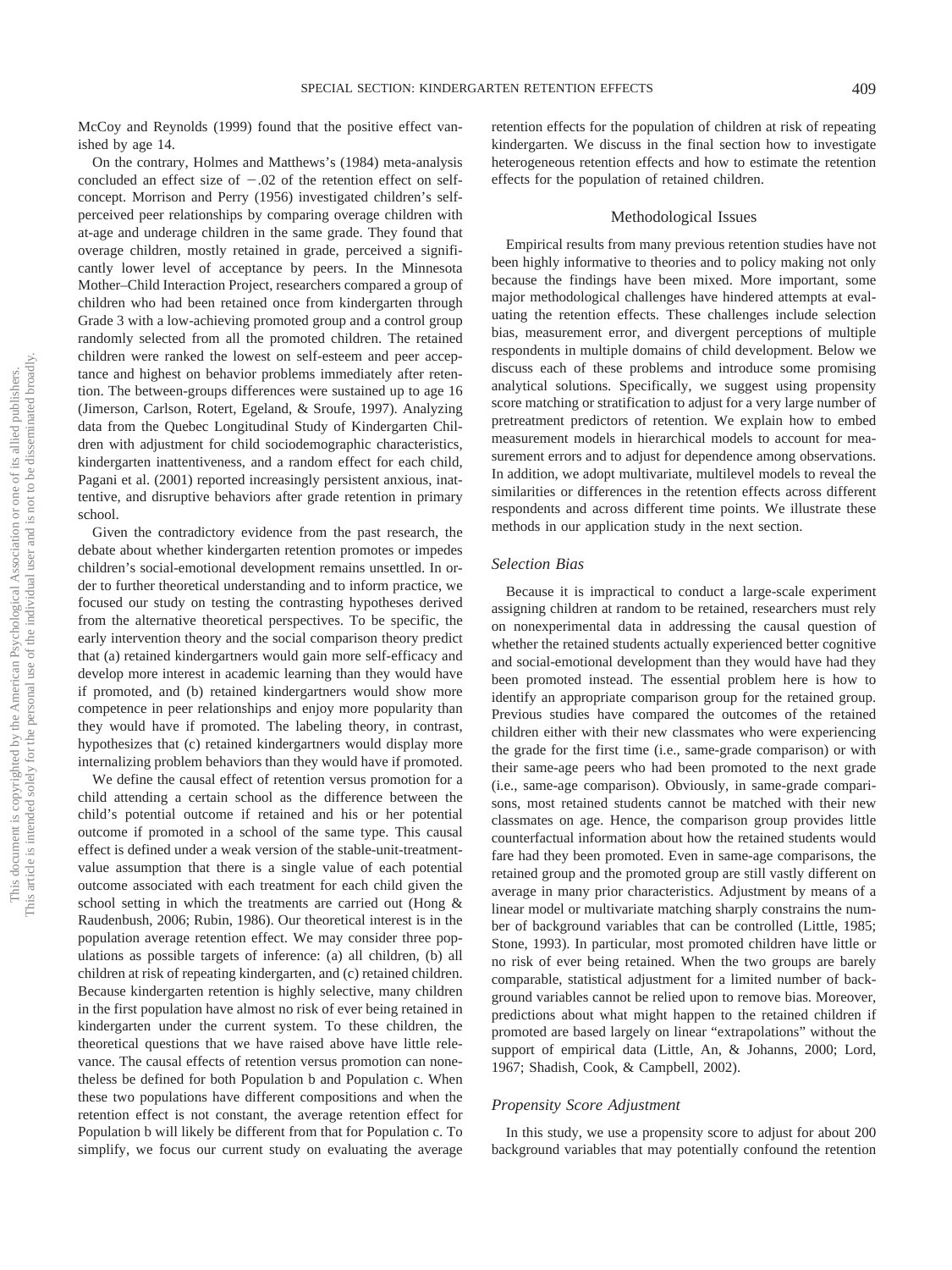effect estimation. Including all these covariates in a multiple regression or an analysis of covariance will greatly reduce the degrees of freedom left for estimating the retention effects. We solve this problem by using a unidimensional propensity score that summarizes all the information that predicts retention. The propensity score indicates a child's propensity of being retained and can be estimated as a function of all the observed pretreatment covariates. As proved by Rosenbaum and Rubin (1983), subsets of retained and promoted children who have the same propensity score should have the same joint distribution of all the observed pretreatment covariates. For example, suppose that we estimate the propensity score as a function of age, gender, and socioeconomic status. The retained group and the promoted group that have the same propensity score should have the same age, gender, and socioeconomic status compositions. Hence, statistical adjustment for the propensity score should be sufficient for removing the selection bias associated with these observed covariates. Rosenbaum (1987) showed that adjusting for estimated propensity scores corrects for both systematic and chance imbalances in the observed covariates in a finite sample and therefore often outperforms adjustment for true propensity scores.

Propensity score-based adjustment methods include the following: (a) Use nearest neighbor matching to identify control units that can be matched with the treated units on the estimated propensity score when there is a large reservoir of control units (for application examples, see Hill, Waldfogel, Brooks-Gunn, & Han, 2005; Rosenbaum, 1986). (b) Stratify the sample on the estimated propensity score, estimate withinstratum treatment effects, and generate an overall average treatment effect estimate by pooling the results over all the strata (for application examples, see Hong & Raudenbush, 2005, 2006; Hong & Yu, 2007; Rosenbaum & Rubin, 1984). According to Cochran (1968), stratifying a sample into five groups on the basis of a pretreatment covariate will remove about 90% of the selection bias associated with this covariate. (c) Adjust for the estimated propensity score as a covariate under model-based assumptions when such assumptions seem plausible. (d) Use the estimated propensity score to compute a sample weight proportionally inverse to one's conditional probability of receiving the treatment that one actually received. Examples include inverse-probability-of-treatment weighting (Robins, 2000; Robins, Hernan, & Siebert, 2003) and marginal mean weighting (Hong, 2007; Hong & Hong, 2007; Huang, Frangakis, Dominici, Diette, & Wu, 2005; Imbens, 2000). Propensity score adjustment cannot remove bias associated with unmeasured confounders that are independent of the observed covariates. Hence, the above-described methods will generate unbiased estimates of the treatment effects only if the treatment assignment is not associated with unmeasured covariates given the observed covariates. This is the so-called strong ignorability assumption in the causal inference literature (Rosenbaum, 1984; Rosenbaum & Rubin, 1983). For this reason, propensity score adjustment is especially effective when researchers have collected a comprehensive list of pretreatment covariates. The robustness of the estimation results in the presence of potential unmeasured confounders can be assessed through sensitivity analysis.

## *Dependence Among Observations*

Because grade retention occurs in school settings, children attending the same school are influenced together by the school context. The probability that a child is retained in a certain school is partly dependent on who else is attending the same school. By the same token, the social-emotional outcomes of a child are usually not independent of the social-emotional outcomes of his or her schoolmates. In studies that involve repeated observations of a child, the assumption of independent observations, typically invoked in standard regressions or analyses of covariance, is again violated. Statistical analyses that ignore dependence among observations may misestimate the sampling error and may consequently produce misleading results in hypothesis testing. Multilevel modeling enables us to obtain valid analytic results through appropriate adjustment for the dependence among observations. In addition, by adopting a weak version of the stable-unit-treatment-value assumption that reflects the nested structure of the data, it becomes possible to define and estimate school-specific retention effects. Specifically, we estimate every child's propensity for being retained through analyzing a hierarchical logistic regression model with children nested within schools. We then estimate the retention effects on children's social-emotional outcomes in a hierarchical linear model, which has the capacity of assessing the variation in the retention effects across schools that may be associated with school composition or treatment implementation.

## *Measurement Error*

Social-emotional outcomes tend to be elusive and prone to measurement error. Measurement error in an outcome will add noise to the residual variance, reduce the magnitude of the estimated effect size, and attenuate the correlations among different outcomes. Measurement error in a predictor is more consequential, because it will bias not only the coefficient estimate of the errorladen predictor but also the coefficient estimates of other predictors in the same model that are correlated with this predictor. Most previous studies of retention have developed survey questionnaires or adopted instruments with known psychometric properties. For example, Mantzicopoulos and Morrison (1992) reported alpha reliabilities ranging from .68 to .94 for the six subscales measured with the Revised Behavior Problem Checklist constructed by Quay and Peterson (1987). However, past researchers have not used such psychometric information in statistical analyses when comparing the social-emotional outcomes between the retained group and the comparison group. In our analysis, we use reliability information to account for measurement errors in both predictors and outcomes. Specifically, through adjusting for the estimated true score of each pretest in the outcome models, we manage to reduce bias and in the meantime improve precision in treatment effect estimation. In addition, having obtained the error variance computed from the reliability of each outcome measure, we are able to model the dependence among the true scores of multiple outcomes at the child level and the school level and obtain retention effect estimates with improved precision.

# *Multivariate Outcomes*

In the current study, measures of children's social-emotional development encompass a number of domains, including competence and interest in reading, math, and all subjects; competence and interest in peer relationships; and internalizing problem behaviors. Past studies of grade retention have typically used univariate analyses. That is, separate analyses were conducted for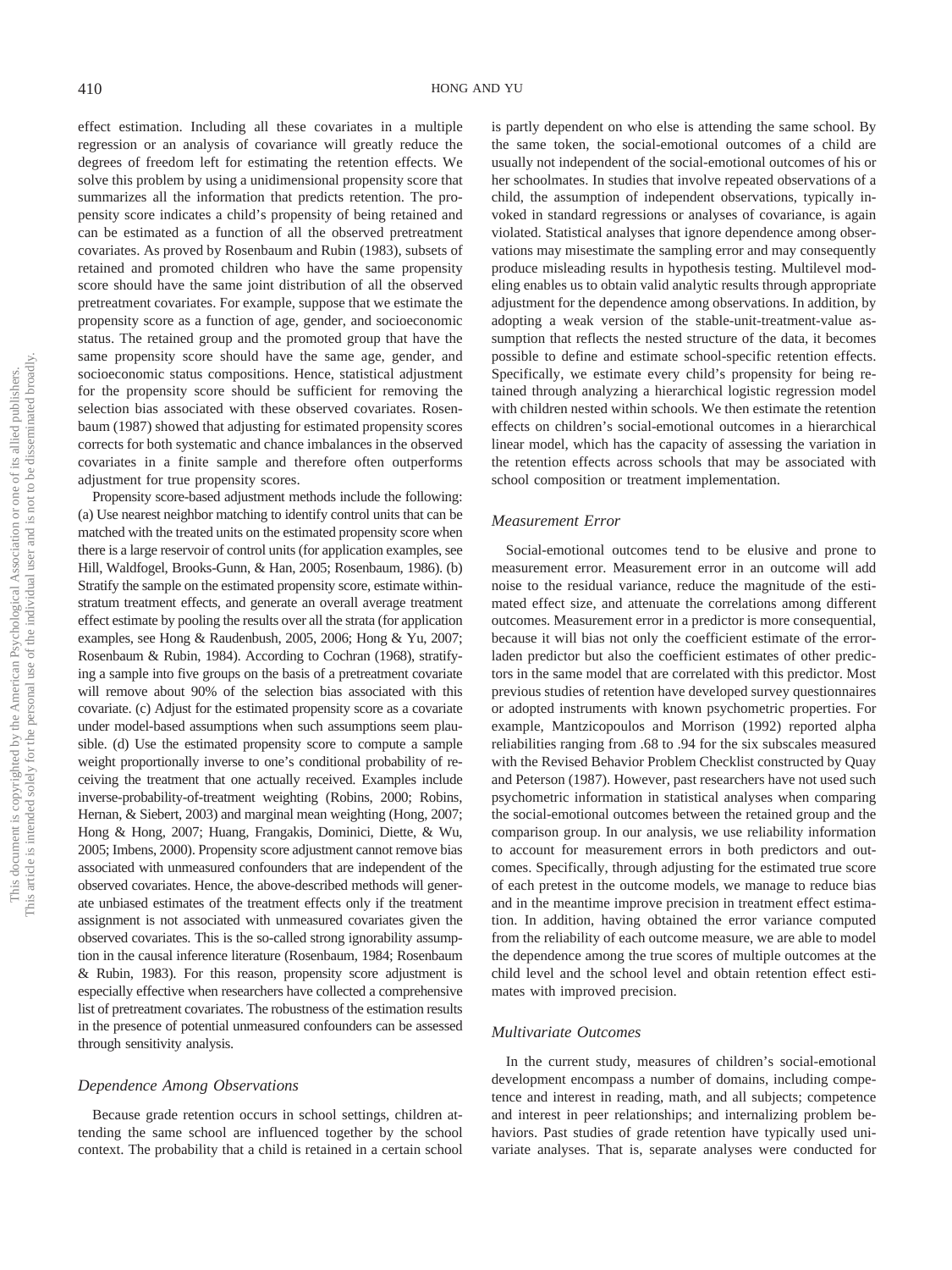different outcomes. This conventional analytic strategy not only contains inflated Type I errors due to multiple hypotheses testing in a single sample, but it also fails to portray the inherent links among the social-emotional outcomes in different domains or subdomains, among different respondents, and across different time points. In our analysis, we develop a series of multivariate, multilevel models (Cheong & Raudenbush, 2000; Raudenbush, Brennan, & Barnett, 1995; Raudenbush & Bryk, 2002; Raudenbush, Rowan, & Kang, 1991). For a given set of outcome measures in each model, we examine correlations among the true scores at the child level and the school level. With repeated observations of a child's social-emotional behaviors over multiple years, we can possibly detect whether the retention effects in a given domain are sustained or diminishing in the long run. In addition, children's internalizing problem behaviors were rated by teachers, parents, and children themselves. Teachers usually compare a focal child with other children within the school setting. Parents' perceptions of a child's behaviors within the home setting provide a different lens. Once reaching a certain age, children themselves become capable of observing and reflecting upon their own socialemotional competencies and problems. An examination of the degree of consistency across teachers, parents, and children will enable us to obtain a relatively comprehensive evaluation of a child's developmental status. In cases in which multiple *t* tests lead to rejections of null hypotheses, we conduct an omnibus chi-square test for all the retention effects in the same model. With abundant within-school data, a multivariate multilevel model may also supply information about the variation and covariation of schoolspecific retention effects across different outcomes.

## Method

# *Sample*

The current study evaluates the short-term and long-term effects of kindergarten retention on children's social-emotional development through analyzing the Early Childhood Longitudinal Study Kindergarten cohort (ECLS-K) data released by the U.S. National Center for Education Statistics (NCES). Data were collected from a nationally representative sample of about 21,000 children, their parents, teachers, and schools in a total of six waves in fall 1998, spring 1999, fall 1999, spring 2000, spring 2002, and spring 2004. The sample is composed of about 55% White, 15% Black, 18% Hispanic, and 6% Asian children, and 5% of the children in the sample were Native American, Hawaiian, or of other races. Nearly 20% of the children came from families living below the poverty line.

### *Measures*

*Treatment.* Information about whether a child was retained in kindergarten in Year 1 (i.e., the 1999 –2000 school year) was available for only about 50% of the children in the ECLS-K full sample. Earlier research has found that the retention schools were systematically different from the nonretention schools (Hong & Raudenbush, 2005). Our analytic sample therefore consists of 10,726 first-time kindergartners attending 1,080 schools that allowed for kindergarten retention. Among these kindergartners, 471 were retained, and the rest were promoted to the first grade. In comparison with the full sample, our analytic sample has a slightly lower proportion of poor children, minority children, and children from non-English-speaking families. Because those children whose treatment information was missing also tended to miss information on many other variables, we were unable to compute a new sample weight for each unit in our analytic sample.

*Posttreatment self-perceived competence and interest in school learning.* In the springs of Year 3 (i.e., the 2001–2002 school year) and Year 5 (i.e., the 2003–2004 school year), every child was asked to rate on a scale of  $1-4$  his or her self-perceived competence, difficulties, interest, and enjoyment in reading (eight items), mathematics (eight items), and all school subjects (six items). We used the mean rating of each set of items in each year as the outcome measure. The reliabilities of these six outcomes range from .79 to .92.

*Posttreatment self-perceived competence and interest in peer relationships.* Also in the springs of Year 3 and Year 5, every child was asked to respond to a set of six items measuring, on a scale of  $1-4$ , how easily he or she made friends, got along with other children, and had popularity among peers. The reliabilities are .79 in Year 3 and .82 in Year 5. The above measures were adapted from the Self-Description Questionnaire I (Marsh, 1990).

*Posttreatment internalizing problem behaviors.* Teachers and parents reported, on a scale of  $1-4$ , the apparent presence of sadness, loneliness, and low self-esteem in a child. Every child received teacher ratings in the springs of Year 1, Year 3, and Year 5 and a parent rating in the spring of Year 1. The teacher Social Rating Scale and the parent Social Rating Scale, each consisting of four items for measuring internalizing problem behaviors, were adapted from the Social Skills Rating Scale: Elementary Scale A (Gresham & Elliott, 1990). The reliabilities of the teacher ratings are around .77; the parent rating shows a lower reliability ( $\lambda$  = .63). In addition, every child responded to eight items, on a scale of 1– 4, measuring his or her own feelings of sadness, loneliness, and low self-esteem in the springs of Year 3 and Year 5. The child measures, adapted from the Self-Description Questionnaire I, show a reliability of .81 in Year 3 and .79 in Year 5 (NCES, 2002; Pollack, Atkins-Burnett, Tourangeau, & West, 2005; Pollack, Najarian, Rock, Atkins-Burnett, & Hausken, 2005; see Table 1 for information on these scales). In most cases, large-scale surveys cannot afford extensive measurement of a single psychological trait such as internalizing problem behaviors. The limited number of items in teacher and parent ratings may have failed to fully capture a child's well-being and may have led to the relatively low reliabilities of these measures.

*Reading and math pretest scores.* At the end of Year 0 (i.e., spring 1999), every child was assessed on about 50–70 items in each subject area, including reading and mathematics. The NCES researchers used a three-parameter item response theory (IRT) model (Hambleton, Swaminathan, & Rogers, 1991) to estimate a child's latent ability in each of these subjects. The average reliabilities were .95 for the reading IRT scores and .94 for the math IRT scores. In our data, these two pretest scores are the most important predictors of child self-perceived competence and interest in academic learning 2 and 4 years after the treatment.

*Pretreatment teacher- and parent-rated interpersonal relationships.* At the end of Year 0, every child received teacher and parent ratings on interpersonal relationships. The teacher rating was based on five items with a reliability of .89. The parent rating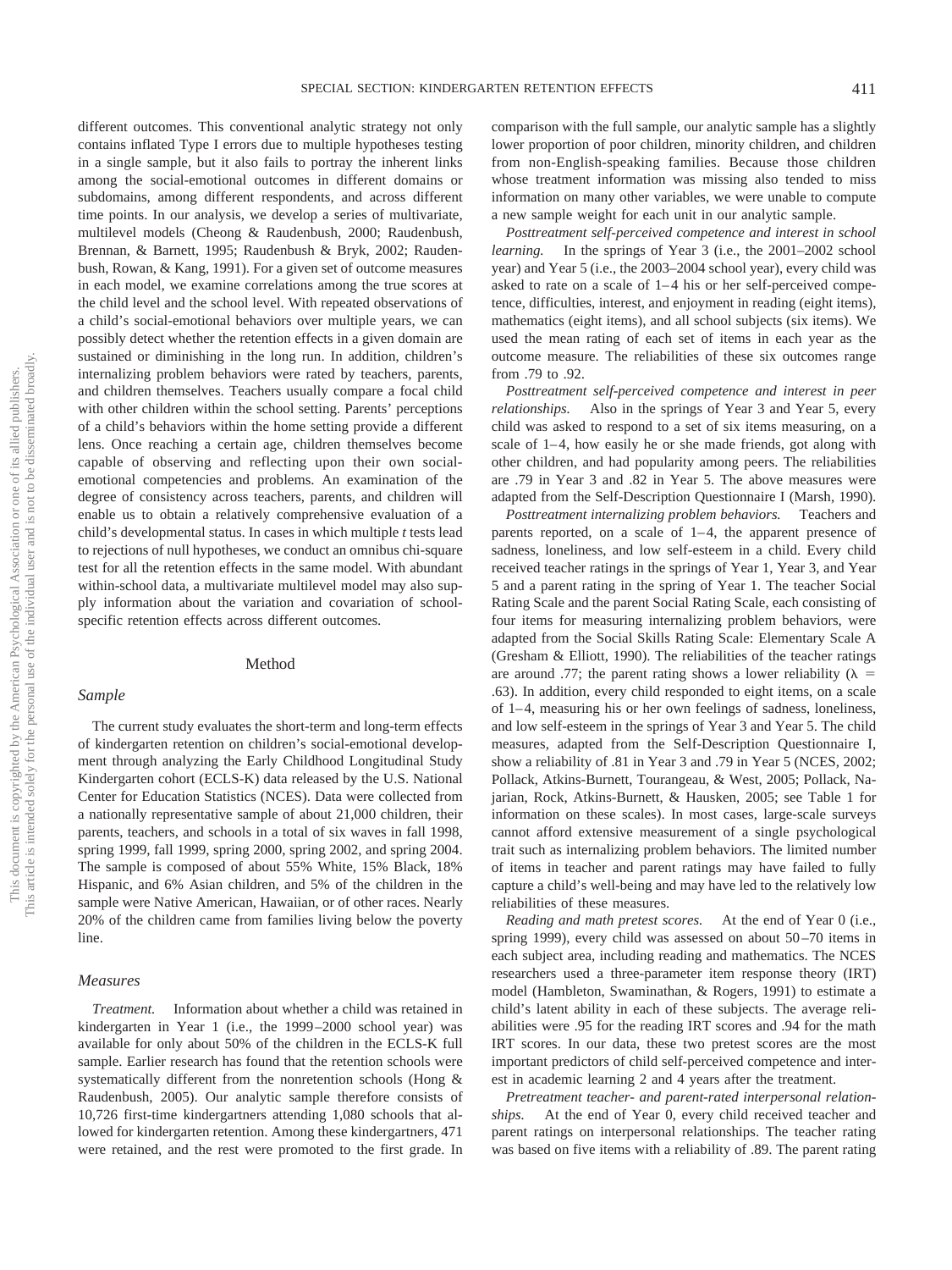| ante |  |
|------|--|
|------|--|

*Descriptions of Domains in Children's Social-Emotional Development*

| Measure, respondent, and year     | Description                                                                                                              | No. of<br>items | Reliability <sup>a</sup> | $\boldsymbol{M}$ | <b>SD</b> |
|-----------------------------------|--------------------------------------------------------------------------------------------------------------------------|-----------------|--------------------------|------------------|-----------|
| Perceived interest and competence |                                                                                                                          |                 |                          |                  |           |
| in academic learning              |                                                                                                                          |                 |                          |                  |           |
| Child                             | Reading grade, the difficulty of reading work, and interest in and<br>enjoyment of reading                               | 8               |                          |                  |           |
| Year 3                            |                                                                                                                          |                 | .87                      | 3.27             | 0.65      |
| Year 5                            |                                                                                                                          |                 | .90                      | 3.00             | 0.72      |
| Child                             | Mathematics grade, the difficulty of mathematics work, and interest in<br>and enjoyment of mathematics                   | 8               |                          |                  |           |
| Year 3                            |                                                                                                                          |                 | .90                      | 3.16             | 0.78      |
| Year 5                            |                                                                                                                          |                 | .92                      | 2.92             | 0.77      |
| Child                             | Performance in all school subjects, and enjoyment of all school subjects                                                 | 6               |                          |                  |           |
| Year 3                            |                                                                                                                          |                 | .79                      | 2.92             | 0.64      |
| Year 5                            |                                                                                                                          |                 | .83                      | 2.73             | 0.63      |
| Perceived interest and competence |                                                                                                                          |                 |                          |                  |           |
| in peer relationships             |                                                                                                                          |                 |                          |                  |           |
| Child                             | How easy it is to make friends and get along with children, self-<br>perception of popularity                            | 6               |                          |                  |           |
| Year 3                            |                                                                                                                          |                 | .79                      | 3.03             | 0.63      |
| Year 5                            |                                                                                                                          |                 | .82                      | 3.00             | 0.59      |
| Internalizing problem behaviors   |                                                                                                                          |                 |                          |                  |           |
| Child                             | Feeling sad a lot of the time, feeling lonely, feeling ashamed of<br>mistakes, and worrying about school and friendships | 8               |                          |                  |           |
| Year 3                            |                                                                                                                          |                 | .81                      | 2.14             | 0.72      |
| Year 5                            |                                                                                                                          |                 | .79                      | 2.00             | 0.61      |
| Teacher                           | Apparent presence of anxiety, loneliness, low self-esteem, and sadness                                                   | $\overline{4}$  |                          |                  |           |
| Year 1                            |                                                                                                                          |                 | .77                      | 1.58             | 0.51      |
| Year 3                            |                                                                                                                          |                 | .76                      | 1.61             | 0.52      |
| Year 5                            |                                                                                                                          |                 | .77                      | 1.62             | 0.54      |
| Parent                            | Apparent problems with being accepted and liked by others, sadness,<br>loneliness, and low self-esteem                   | $\overline{4}$  |                          |                  |           |
| Year 1                            |                                                                                                                          |                 | .63                      | 1.53             | 0.39      |

<sup>a</sup>Split-half reliability for teacher and parent ratings; alpha coefficient for child self-rating.

was based on only three items with a reliability of .68. We found these two pretreatment ratings to be the most important predictors of child self-perceived competence and interest in peer relationships 2 and 4 years after the treatment.

*Pretreatment teacher- and parent-rated internalizing problem behaviors.* Also at the end of Year 0, every child received teacher and parent ratings on internalizing problem behaviors. The teacher and parent ratings contained four items each, with reliabilities of .78 and .61, respectively. These two ratings are the most important pretreatment predictors of posttreatment teacher ratings, parent ratings, and child self-ratings of internalizing problem behaviors.

# *Analytic Procedure*

Our analysis of the causal effects of kindergarten retention involves five major steps. In Step 1, we estimate every child's propensity of being retained as a function of the observed pretreatment covariates. In Step 2, we stratify the sample of children on the basis of the logit of the estimated propensity score such that the retained children and the promoted children in the same propensity stratum show the same distributions in almost all the observed pretreatment covariates. The within-stratum mean difference in a social-emotional outcome between the retained children and the promoted children estimates the retention effect on these children.

In order to remove residual selection bias, if there is any, associated with the strongest predictors for each set of outcomes, we make additional adjustments for these pretreatment measures in our model-based estimation of the retention effects. Although this procedure will likely improve the precision of treatment effect estimation, measurement errors contained in these pretreatment measures may introduce new bias to the treatment effect estimate. Hence, we estimate the true score of each of these pretreatment measures in Step 3. Then in Step 4, we analyze multivariate multilevel models for estimating the average retention effects on each set of social-emotional outcomes. We include in these models the estimated pretreatment true scores along with indicators for the propensity strata. Finally, in Step 5, we assess the sensitivity of our conclusions to possible influences of unmeasured confounders. We carry out most of our analysis in HLM 6.0 (Raudenbush, Bryk, Cheong, Congdon, & du Toit, 2004) and SPSS 15.0 (SPSS, Inc., 2006).

*Step 1: Propensity score estimation.* In the ECLS-K data, we identify 207 observed pretreatment covariates that are bivariately associated with kindergarten retention in Year 1. Through a stepwise procedure, we specify a propensity model represented as a hierarchical logistic regression model with children at Level 1 and schools at Level 2 and use maximum likelihood to impute missing data in the predictors for the propensity model. For child *i* attend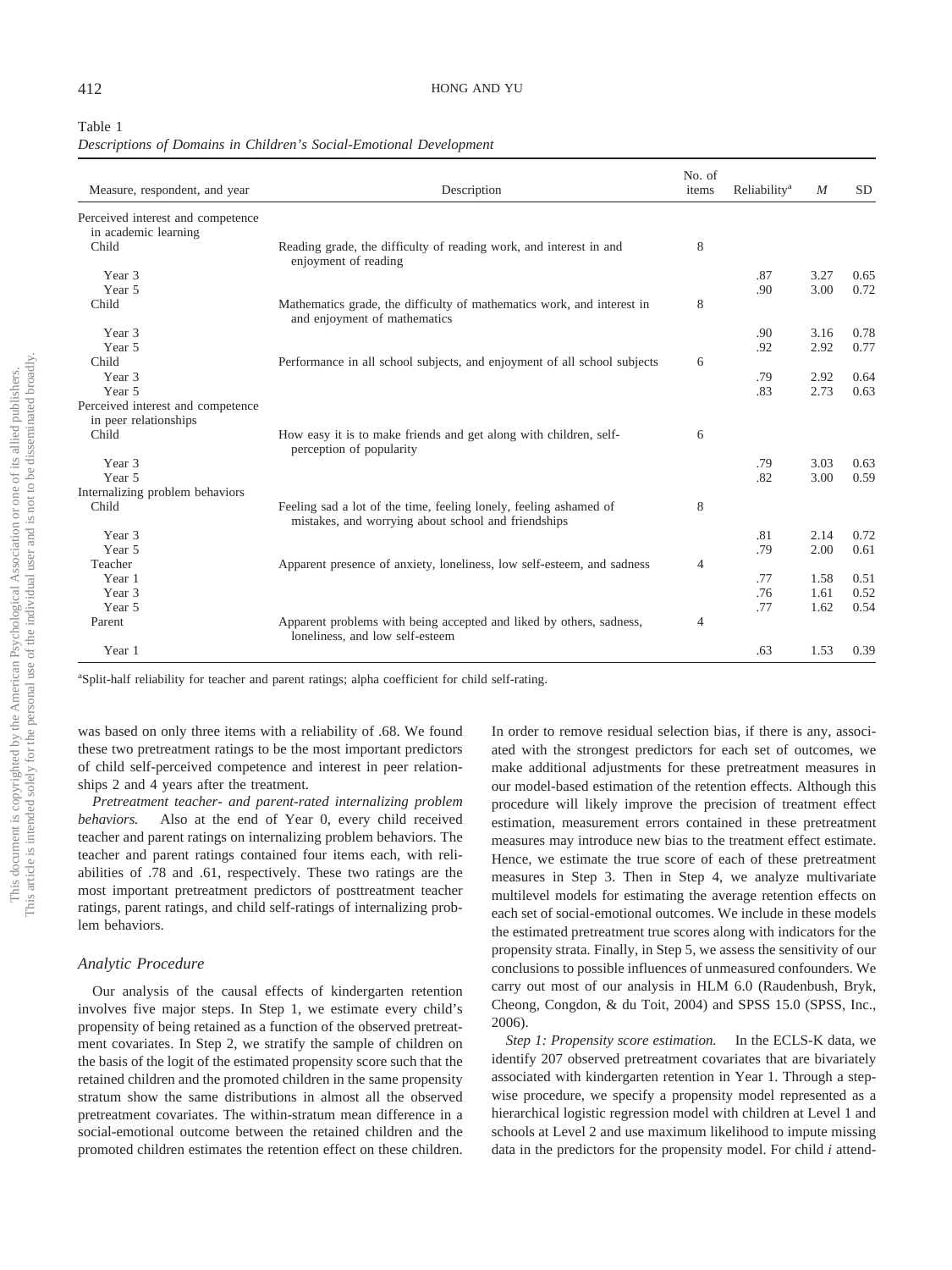ing pretreatment school *j* in Year 0, the child's conditional probability of being retained in Year 1 is a function of a vector of observed pretreatment personal and classroom characteristics  $\mathbf{X}_{i,j}$ , a vector of school characteristics **W***<sup>j</sup>* , and the residual random effect of the pretreatment school *j*, denoted by  $u_j^*$ . Combining all the Level 1 and Level 2 equations, we write the model in the following form:

$$
\ln\left[\frac{\Pr(Z_{ij} = 1 | \mathbf{X}_{ij}, \mathbf{W}_{j}, u_{j}^{*})}{1 - \Pr(Z_{ij} = 1 | \mathbf{X}_{ij}, \mathbf{W}_{j}, u_{j}^{*})}\right]
$$
\n
$$
= \gamma_{00} + \sum_{g=1}^{G} \gamma_{0g} X_{gij} + \sum_{h=1}^{H} \gamma_{h0} W_{hj} + u_{j}^{*} \quad (1)
$$

Our propensity model includes 39 predictors and seven quadratic terms. We use an empirical Bayes estimate of  $u_j^*$  to capture the impact of unmeasured school-level predictors of retention. See Appendix A in the supplemental material for additional details about this procedure.

*Step 2: Propensity score stratification.* Using the logit of the estimated propensity score as an index to indicate the extent to which a child was at risk of repeating kindergarten, we compare the distributions of the logit of propensity of retention between the retained group and the promoted group. This enables us to identify 3,087 promoted children who do not have matches in the retained group. For these children, the risk of retention was essentially null. Hence, we restrict our causal inference to the remaining sample of 7,639 children who had a nonzero probability of being retained. In general, a child was more likely to be retained in kindergarten if the child was a boy, relatively young in age, and from a family with low socioeconomic status; if the child had relatively low academic performance; and if the child demonstrated emotional or behavioral problems. In addition, the schools that the retained kindergartners attended during their pretreatment year tended to have inadequate resources. Their kindergarten teachers tended to hold different standards based on children's capabilities and usually spent less time in reading instruction covering lower-level content.

We divide the sample of at-risk children into 15 strata on the basis of the estimated logit of propensity score. Table 2 compares the within-stratum distributions of the logit of propensity between the retained group and the promoted group. The eight retained students in the last stratum had no matches in the promoted group. Within each of the remaining 14 strata, the two treatment groups had similar distributions of the estimated logit of propensity. The result of hypothesis testing controlling for stratum membership shows no statistically significant between-group difference in 97% of the 207 pretreatment covariates. See Appendix B in the supplemental materials for SPSS syntax.

*Step 3: Pretreatment true score estimation.* In classical test theory, each observed score can be represented as a function of its true score and a measurement error,  $Y = \pi + e$ . The variance of the observed scale score  $\sigma_Y^2$  is simply the sum of the true score variance  $\sigma_{\pi}^2$  and the measurement error variance  $\sigma_{e}^2$ . The reliability  $(\lambda)$  of a scale score represents the ratio of the true score variance to the observed score variance. Hence, we can compute the error variance of each scale score by applying the formula,  $\sigma_e^2 = (1$ - $(-\lambda)\sigma_Y^2$ . We estimate the true scores of a pair of pretreatment measures in each domain through analyzing a multivariate three-

Table 2

*Within-Stratum Distribution of the Logit of Propensity Score for Kindergarten Retention*

|          |                  | Retained |      | Promoted         |         |      |  |  |
|----------|------------------|----------|------|------------------|---------|------|--|--|
| Stratum  | $\boldsymbol{n}$ | M        | SD   | $\boldsymbol{n}$ | M       | SD   |  |  |
| $L=0$    | $\Omega$         |          |      | 3,087            | $-7.12$ | 0.84 |  |  |
| $L = 1$  | 9                | $-5.42$  | 0.40 | 3,054            | $-5.38$ | 0.39 |  |  |
| $L = 2$  | 12               | $-4.25$  | 0.24 | 1,661            | $-4.27$ | 0.25 |  |  |
| $L = 3$  | 14               | $-3.42$  | 0.20 | 983              | $-3.50$ | 0.20 |  |  |
| $L = 4$  | 12               | $-2.98$  | 0.10 | 323              | $-2.97$ | 0.10 |  |  |
| $L = 5$  | 24               | $-2.57$  | 0.17 | 441              | $-2.55$ | 0.16 |  |  |
| $L = 6$  | 23               | $-2.15$  | 0.07 | 154              | $-2.14$ | 0.07 |  |  |
| $L = 7$  | 47               | $-1.75$  | 0.15 | 213              | $-1.77$ | 0.15 |  |  |
| $L = 8$  | 48               | $-1.24$  | 0.14 | 143              | $-1.27$ | 0.14 |  |  |
| $L = 9$  | 46               | $-0.83$  | 0.11 | 85               | $-0.86$ | 0.10 |  |  |
| $L = 10$ | 48               | $-0.46$  | 0.12 | 49               | $-0.47$ | 0.11 |  |  |
| $L = 11$ | 47               | $-0.01$  | 0.11 | 35               | $-0.04$ | 0.15 |  |  |
| $L = 12$ | 49               | 0.53     | 0.22 | 16               | 0.56    | 0.17 |  |  |
| $L = 13$ | 45               | 1.16     | 0.20 | 8                | 1.14    | 0.17 |  |  |
| $L = 14$ | 39               | 1.99     | 0.33 | 3                | 1.80    | 0.17 |  |  |
| $L = 15$ | 8                | 3.70     | 1.09 | $\Omega$         |         |      |  |  |
| Total    | 471              | $-0.66$  | 1.75 | 10,255           | $-5.07$ | 1.82 |  |  |

level model with two measurement models at Level 1, children at Level 2, and schools at Level 3. Take for example the two most important predictors of child self-perceived competence and interest in peer relationships. The Level 1 model contains two measurement models for the pretreatment teacher and parent ratings, respectively, of a child's interpersonal relationships.

$$
X_{mij} = D_{X1ij}(\pi_{X1ij} + e_{X1ij}) + D_{X2ij}(\pi_{X2ij} + e_{X2ij}),
$$
  
\n
$$
e_{X1ij} \sim N(0, \sigma_{e,X1}^2), \quad e_{X2ij} \sim N(0, \sigma_{e,X2}^2).
$$
 (2)

Here  $X_{mij}$ ,  $m = 1, 2$ , are the observed scores of pretreatment teacher and parent ratings, respectively, for child *i* attending school *j*. The two observed outcomes are linked to the two measurement models through the dummy indicators— $D_{X1ij}$  for teacher ratings and  $D_{X2ij}$  for parent ratings;  $\pi_{X1ij}$  and  $\pi_{X2ij}$  are the true scores of teacher and parent ratings, respectively;  $e_{X1ij}$  and  $e_{X2ij}$  are the corresponding measurement errors. By convention, we assume that these measurement errors are independent of each other for a given child. Using the reliability information in the ECLS-K data, we compute the error variances  $\sigma_{e,X1}^2$  and  $\sigma_{e,X2}^2$  and include such information as values of a new variable in the Level 1 data file.

We specify the Level 2 model as follows:

$$
\pi_{X1ij} = \beta_{X10j} + \beta_{X11j}Z_{ij} + \sum_{s=2}^{15} \beta_{X1sj}L_{sij} + \beta_{X116j}(Logit_{-}q)_{ij} + r_{X1ij},
$$
  

$$
\pi_{X2ij} = \beta_{X20j} + \beta_{X21j}Z_{ij} + \sum_{s=2}^{15} \beta_{X2sj}L_{sij} + \beta_{X216j}(Logit_{-}q)_{ij} + r_{X2ij};
$$

$$
\begin{pmatrix} r_{X1ij} \\ r_{X2ij} \end{pmatrix} \sim N \left[ \begin{pmatrix} 0 \\ 0 \end{pmatrix}, \begin{pmatrix} \tau_{\pi X1} & \tau_{\pi X1.X2} \\ \tau_{\pi X2.X1} & \tau_{\pi X2} \end{pmatrix} \right].
$$
 (3)

Here  $L_{sij}$ ,  $s = 2, \ldots, 15$ , are dummy indicators for 14 of the 15 propensity strata that subclassify the at-risk students. We make additional within-stratum adjustments for the logit of propensity,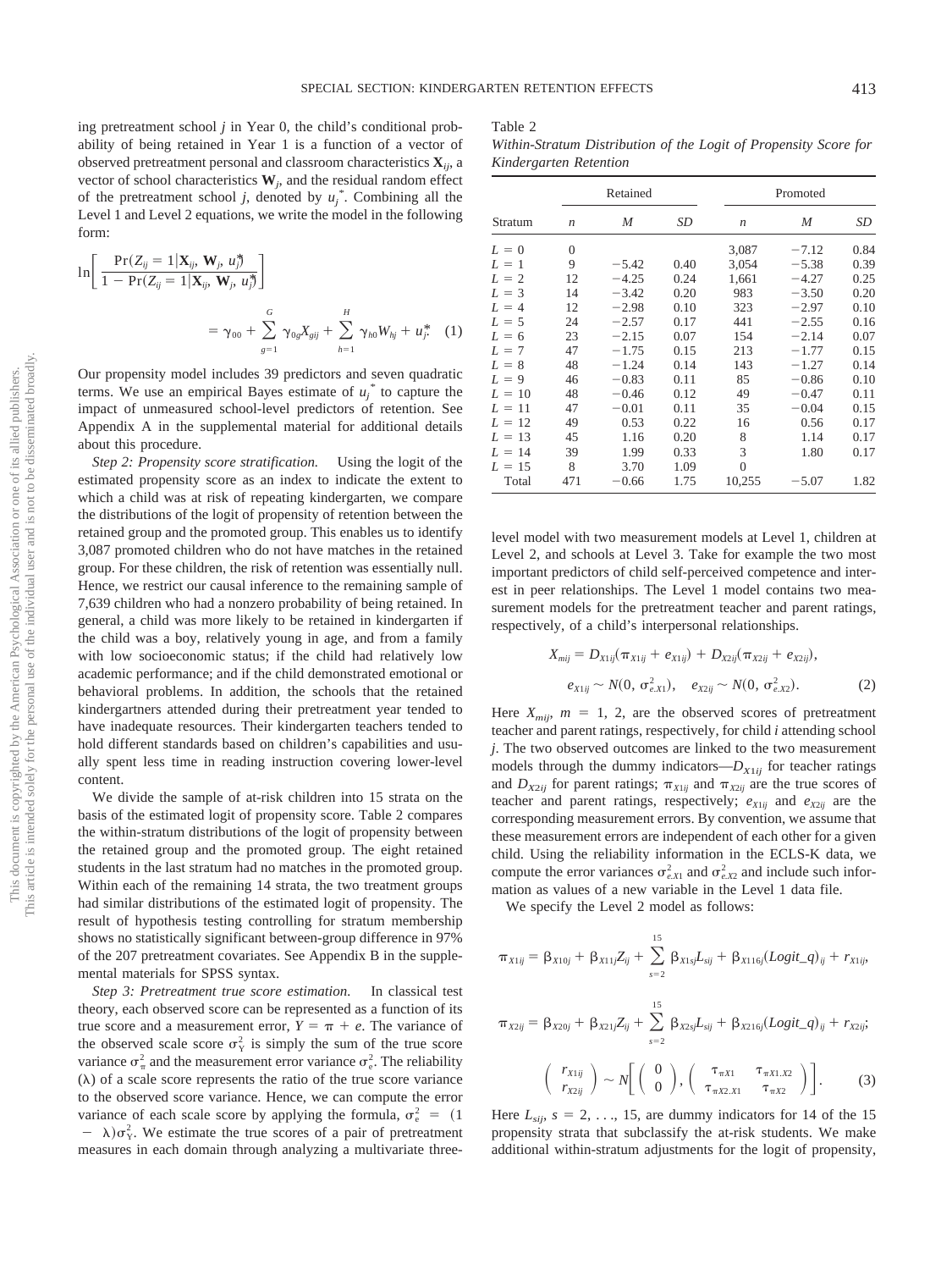$\Big($ 

 $u_{Y10j}$  $u_{Y11j}$ *uY*20*<sup>j</sup>*  $u_{y21j}$  $\Bigg)$ 

denoted with  $(Logit_q)_{ij}$ . The Level 3 model has 34 equations corresponding to the 34 coefficients at Level 2:

$$
\beta_{X10j} = \gamma_{X100} + u_{X10j},
$$
\n
$$
\beta_{X1sj} = \gamma_{X1s0}, \text{ for } s = 1, \dots, 16
$$
\n
$$
\beta_{X20j} = \gamma_{X200} + u_{X20j},
$$
\n
$$
\beta_{X2sj} = \gamma_{X2s0}, \text{ for } s = 1, \dots, 16.
$$
\n
$$
\begin{pmatrix} u_{X10j} \\ u_{X20j} \end{pmatrix} \sim N \begin{bmatrix} 0 \\ 0 \end{bmatrix}, \begin{pmatrix} \tau_{\beta X10} & \tau_{\beta X10.X20} \\ \tau_{\beta X20.X10} & \tau_{\beta X20} \end{pmatrix} \tag{4}
$$

This three-level model estimates each pretreatment true score as follows:

$$
\pi_{Xmij}^{*} = \lambda_{Xm} X_{mij} + (1 - \lambda_{Xm}) \left[ \gamma_{Xm00} + \gamma_{Xm10} Z_{ij} + \sum_{s=2}^{15} \gamma_{Xm s0} L_{sij} + \gamma_{Xm160} (Logit\_q)_{ij} + u_{Xm0j}^{*} \right], \quad (5)
$$

where  $u^*_{Xm0j}$  is an empirical Bayes estimate of  $u_{Xm0j}$ . The estimate of a child's pretreatment true score  $\pi^*_{Xmij}$  is equal to the corresponding observed score  $X_{mij}$  if there is no measurement error, that is, if  $\lambda_{X_m}$  = 1.0. As the reliability of the observed score decreases, this model draws an increasing amount of information from the predicted mean pretreatment true score of the subpopulation as defined by the child's treatment group membership, propensity of retention, and school membership. Appendix C in the supplemental material explains how to organize the Level 1 data file and how to locate the estimated pretreatment true scores in the Level 2 residual file in HLM 6.0.

*Step 4: Model-based retention effect estimation.* Clustering the outcome measures by domains, we analyze three multivariate, multilevel models in correspondence with the three sets of socialemotional outcomes: (a) child reports of self-perceived competence and interest in reading, mathematics, and all subjects in Years 3 and 5; (b) child reports of self-perceived competence and interest in peer relationships in Years 3 and 5; and (c) parent, teacher, and child reports of internalizing problem behaviors in Years 1, 3, and 5. Below we use models for child reports of self-perceived peer relationships in Years 3 and 5 to illustrate the procedure. The Level 1 model contains the two measurement models for the Year 3 outcome and the Year 5 outcome denoted with  $Y_{1ij}$  and  $Y_{2ij}$ , respectively.

$$
Y_{mij} = D_{Y1ij}(\pi_{Y1ij} + e_{Y1ij}) + D_{Y2ij}(\pi_{Y2ij} + e_{Y2ij}),
$$
  
\n
$$
e_{Y1ij} \sim N(0, \sigma_{e,Y1}^2), \quad e_{Y2ij} \sim N(0, \sigma_{e,Y2}^2).
$$
 (6)

The Year 3 and Year 5 true score outcomes  $\pi_{Y1ij}$  and  $\pi_{Y2ij}$  become latent outcomes at Level 2. The estimated pretreatment true scores of teacher and parent ratings of child interpersonal relationships in Year 0,  $\pi^*_{X1ij}$  and  $\pi^*_{X2ij}$ , obtained from Step 3, are included here as additional pretreatment covariates.

$$
\pi_{Y1ij} = \beta_{Y10j} + \beta_{Y11j}Z_{ij} + \sum_{s=2}^{15} \beta_{Y1sj}L_{sij} + \beta_{Y116j}(Logit\_q)_{ij}
$$

+  $\beta_{Y117j}\pi_{X1ij}^{*}$  +  $\beta_{Y118j}\pi_{X2ij}^{*}$  +  $r_{Y1ij}$ ,

$$
\pi_{Y2ij} = \beta_{Y20j} + \beta_{Y21j} Z_{ij} + \sum_{s=2}^{15} \beta_{Y2sj} L_{sij} + \beta_{Y216j} (Logit_{q})_{ij}
$$

$$
+ \beta_{Y217j} \pi_{X1ij}^{*} + \beta_{Y218j} \pi_{X2ij}^{*} + r_{Y2ij};
$$

$$
\begin{pmatrix} r_{Y1ij} \\ r_{Y2ij} \end{pmatrix} \sim N \Bigg[ \begin{pmatrix} 0 \\ 0 \end{pmatrix}, \begin{pmatrix} \tau_{\pi Y1} & \tau_{\pi Y1.Y2} \\ \tau_{\pi Y2.Y1} & \tau_{\pi Y2} \end{pmatrix} \Bigg] \tag{7}
$$

At Level 3,  $\gamma_{Y110}$  and  $\gamma_{Y210}$  estimate the effects of kindergarten retention versus promotion on children's self-perceived peer relationships in Years 3 and 5, respectively. The fixed part of the Level 3 model will have 40 equations corresponding to the 40 coefficients at Level 2:

$$
\beta_{Y10j} = \gamma_{Y100} + u_{Y10j},
$$
  
\n
$$
\beta_{Y11j} = \gamma_{Y110} + u_{Y11j},
$$
  
\n
$$
\beta_{Y1sj} = \gamma_{Y1s0}, \text{ for } s = 2, ..., 18
$$
  
\n
$$
\beta_{Y20j} = \gamma_{Y200} + u_{Y20j},
$$
  
\n
$$
\beta_{Y21j} = \gamma_{Y210} + u_{Y21j},
$$
  
\n
$$
\beta_{Y2sj} = \gamma_{Y2s0}, \text{ for } s = 2, ..., 18.
$$

$$
\sim N\!\!\!\left[\left(\begin{array}{c} 0\\ 0\\ 0\\ 0 \end{array}\right)\!\!,\left(\begin{array}{cccc} \tau_{\beta Y10}&\tau_{\beta Y10.Y11}&\tau_{\beta Y10.Y20}&\tau_{\beta Y10.Y21}\\ \tau_{\beta Y11.Y10}&\tau_{\beta Y11}&\tau_{\beta Y11.Y20}&\tau_{\beta Y11.Y21}\\ \tau_{\beta Y20.Y10}&\tau_{\beta Y20.Y11}&\tau_{\beta Y21.Y20}&\tau_{\beta Y21} \end{array}\right)\right] \tag{8}
$$

By testing the null hypotheses  $\tau_{\beta Y11} = 0$  and  $\tau_{\beta Y21} = 0$ , we can investigate whether the retention effect on the Year 3 outcome and that on the Year 5 outcome depend on which school a child attended.

*Step 5: Sensitivity analysis.* The estimates of the kindergarten retention effects will be unbiased under the assumption that the treatment assignment is independent of the unobserved confounders given the observed covariates. We examine the extent to which our causal conclusions would be altered by additional adjustments for potential unmeasured confounders, the omission of which would create a bias comparable to that of the most important observed covariates (Lin, Psaty, & Kronmal 1998; Rosenbaum, 1986, 2002). In our multilevel context, we imagine that there might be a student-level unmeasured composite  $U_X$  and, simultaneously, a school-level unmeasured composite  $U_W$ . The impact of the omission of  $U_x$  and  $U_w$  would depend on their respective associations with the outcome, represented by  $\gamma_W$  and  $\gamma_X$ , conditional on treatment and propensity strata, and would also depend on their respective associations with the treatment assignment, represented by  $E[U_{W1}] - E[U_{W0}]$  and  $E[U_{X1}] - E[U_{X0}]$  (Hong, 2004; Hong & Raudenbush, 2006). Suppose that the original estimate of retention effect  $\hat{\gamma}$  is statistically significant. We imagine that the confound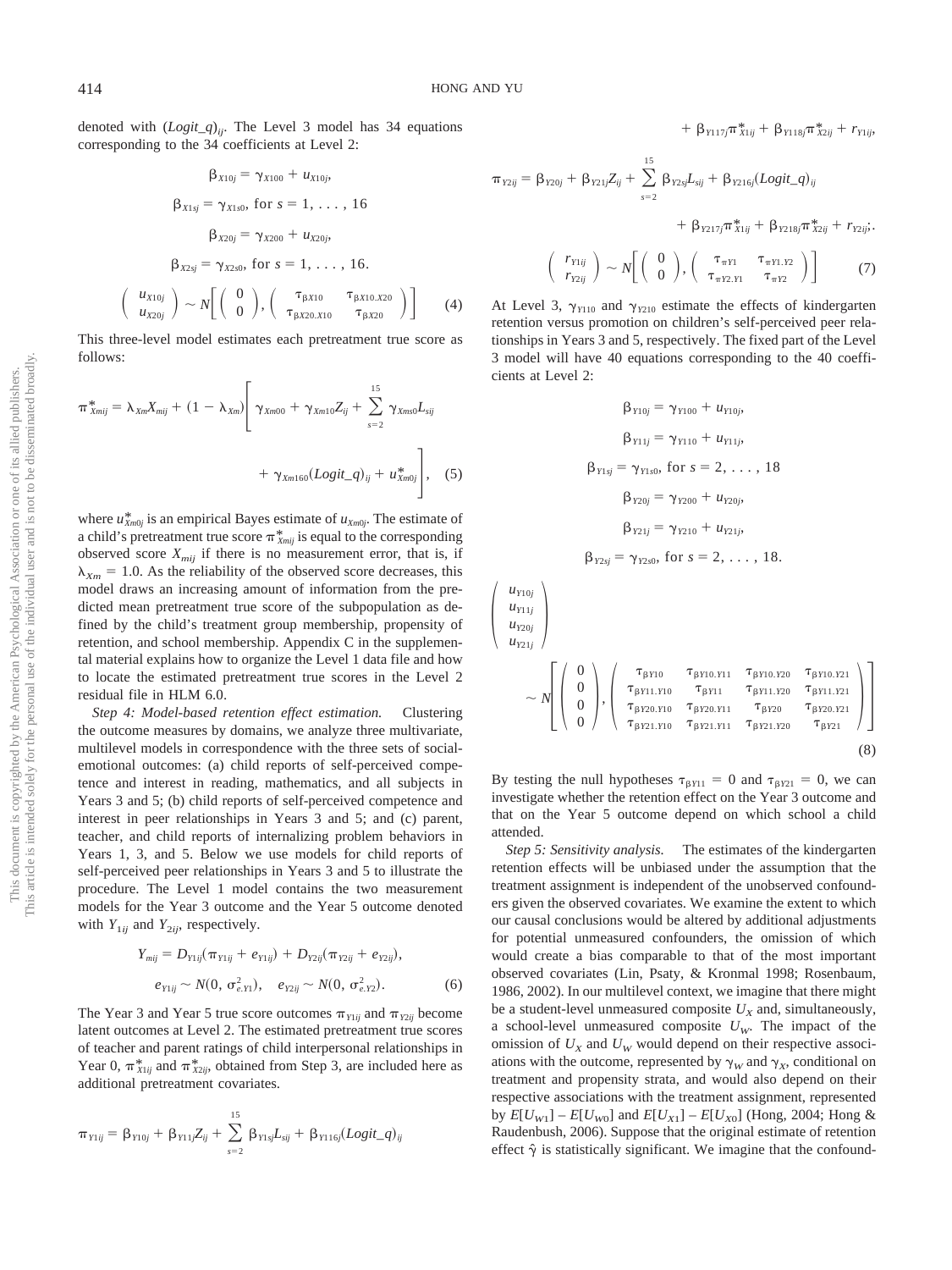ing effects of the hypothetical composites  $U_x$  and  $U_w$  would be as severe as the strongest confounders among the 207 pretreatment covariates. After making additional adjustment for  $U_X$  and  $U_W$ , we obtain new estimates of the retention effect

$$
\hat{\gamma}^* = \hat{\gamma} \pm \{ |\gamma_W \times [E(U_{W1}) - E(U_{W0})]| + |\gamma_X \times [E(U_{X1}) - E(U_{X0})]| \} \quad (9)
$$

If the confidence interval for  $\hat{\gamma}^*$  does not contain zero, we will consider our original conclusion about the retention effect to be insensitive to the impact of unmeasured confounders.

## Results

# *Distributions of True Scores at the Child Level and the School Level*

*Child self-perceived competence and interest in academic learning.* We found that, on average, child self-perceived competence and interest in reading, math, and all subjects dropped significantly from Year 3 to Year 5 (see Table 3). The estimated cross-year mean differences were  $-0.28$  in reading,  $\chi^2(1) = 594.88, p < .001$ ,  $-0.25$  in mathematics,  $\chi^2(1) = 383.43$ ,  $p < .001$ , and  $-0.20$  in all subjects,  $\chi^2(1) = 338.25$ ,  $p < .001$ . Only about 2%–7% of the true score variance in each of these outcomes existed between schools in Years 3 and 5, which indicates a great amount of within-school variation among children in these measures. This is perhaps because children formed their self-perceptions largely through evaluating their own relative academic standings among the peers in the same school. Interestingly, at the child level, self-rated competence and interest in reading and that in mathematics were not highly correlated  $(r = .17; \text{ see Table 4})$  in Year 3, though competence and interest in all subjects were correlated with both competence and interest in reading  $(r = .61)$  and in math  $(r = .62)$ . We observed a similar pattern for the corresponding Year 5 measures.

*Child self-perceived competence and interest in peer relationships.* There was a slight but significant decrease in the average self-perceived competence and interest in peer relationships from Year 3 to Year 5 (see Table 5). The estimated cross-year difference

# Table 3

*Distributions of True Scores Measuring Children's Social-Emotional Development: Children's Self-Perceived Competence and Interest in Academic Learning*

| Subject area<br>and year | M    | Cross-year<br>mean diff. | $\chi^2(1, N = 7,612)$ | Child-<br>level<br>variance | School-<br>level<br>variance |
|--------------------------|------|--------------------------|------------------------|-----------------------------|------------------------------|
| Reading                  |      | $-0.28$                  | 594.88**               |                             |                              |
| Year 3                   | 3.24 |                          |                        | 0.36                        | 0.02                         |
| Year 5                   | 2.96 |                          |                        | 0.46                        | 0.03                         |
| Math                     |      | $-0.25$                  | 383.43**               |                             |                              |
| Year 3                   | 3.13 |                          |                        | 0.54                        | 0.03                         |
| Year 5                   | 2.88 |                          |                        | 0.56                        | 0.01                         |
| All subjects             |      | $-0.20$                  | 338.25**               |                             |                              |
| Year 3                   | 2.89 |                          |                        | 0.31                        | 0.02                         |
| Year 5                   | 2.68 |                          |                        | 0.32                        | 0.02                         |

\*\*  $p < .001$ .

was  $-0.05$ ,  $\chi^2(1) = 26.70$ ,  $p < .001$ . About 3%–5% of the true score variance in each year lay between schools. Again, we reason that children perceived their own popularity in comparison with that of their peers in the same school. The correlation between the Year 3 and Year 5 measures was .52 at both the child level and the school level.

*Internalizing problem behaviors.* On average, teacher ratings of child internalizing problem behaviors showed a small but significant increase from Year 1 to Year 3 (mean difference  $= 0.04$ ),  $\chi^2(1) = 14.14$ ,  $p < .001$ , and appeared to have no change from Year 3 to Year 5 (mean difference = 0.01),  $\chi^2(1) = 0.58$ ,  $p > .05$ . Meanwhile, the average child self-rating of internalizing problem behaviors decreased by a considerable amount from Year 3 to Year 5 (mean difference = -0.16),  $\chi^2(1) = 269.57$ ,  $p < .001$  (see Table 6). We found about 11%–13% of the true score variance existing between schools in internalizing problem behaviors as rated by teachers, parents, and children themselves in Years 1, 3, and 5. Teacher ratings across the three time points were correlated at .29 –.42 at the child level and .15–.28 at the school level (see Table 7). Parent ratings showed a weak correlation with teacher ratings in Year 1 both at the child level  $(r = .25)$  and at the school level  $(r = .17)$ . Child self-ratings were only weakly correlated with teacher ratings and parent ratings, indicating a certain degree of disagreement among the raters. Child self-ratings in Year 1 and Year 3 were correlated at .55 at the child level and as high as .97 at the school level, the latter suggesting a consistent and strong school impact on children's self-perceptions of internalizing problem behaviors.

# *Causal Effects of Kindergarten Retention*

Prior to the treatment year, the retained children were behind the same-age promoted children on average in most of the cognitive and social-emotional domains. As we described earlier, the two groups also differed in a large number of pretreatment covariates, including child demographic characteristics, family backgrounds, and prior learning experiences at home and in school. Hence, a direct comparison of the posttreatment social-emotional outcomes between the retained children and the promoted children would not tell us how the retained children would have performed had they been promoted to the first grade instead. Following the five steps laid out in the previous section on analytic procedure, we estimated the effects of kindergarten retention on the retained students' self-perceived competence and interest in academic learning, peer relationships, and internalizing problem behaviors at the end of the retention year, 2 years later, and 4 years later. In examining the mean differences between the retained group and the promoted group across the 15 propensity strata, we observed no systematic association between a child's propensity of repeating kindergarten and the retention effect on each of these outcome measures. Below we report the model-based estimation of the retention effects (see Table 8).

*Child self-perceived competence and interest in academic learning.* In comparison with the promoted children at similar risk of repetition, the retained students reported a higher level of selfperceived competence and interest in reading in Year 3 (coefficient =  $0.12$ , standard error =  $0.05$ ,  $t = 2.49$ ) and Year 5 (coefficient  $= 0.10$ , standard error  $= 0.05$ ,  $t = 1.91$ ), although the estimate for the Year 5 outcome failed to reach a significance level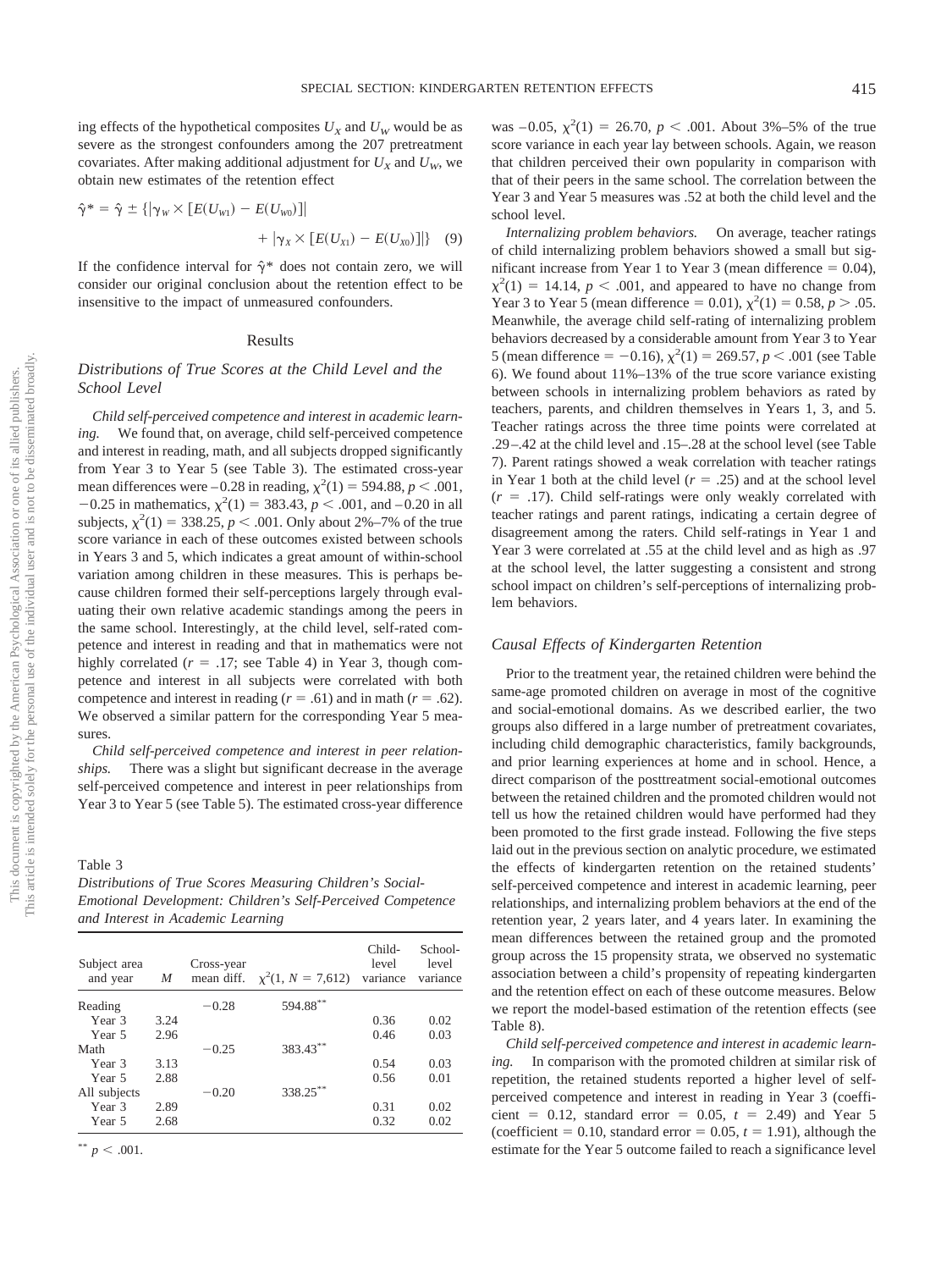| Corretations of Children s Rathligs of Competence and Interest in Heademic Learning |     |     |     |     |     |  |  |  |  |
|-------------------------------------------------------------------------------------|-----|-----|-----|-----|-----|--|--|--|--|
|                                                                                     |     |     |     |     | 6.  |  |  |  |  |
|                                                                                     | .63 | .44 | .40 |     | .48 |  |  |  |  |
| .50                                                                                 |     |     | .29 |     | .61 |  |  |  |  |
|                                                                                     | .00 |     | .57 | .88 | .35 |  |  |  |  |
| .08                                                                                 | .19 | .44 |     | .61 | .76 |  |  |  |  |
| .61                                                                                 | .27 | .62 | .31 |     | .54 |  |  |  |  |
| .32                                                                                 | .63 | .26 | .65 | .47 |     |  |  |  |  |
|                                                                                     |     |     |     |     |     |  |  |  |  |

Table 4 *Correlations of Children's Ratings of Competence and Interest in Academic Learning*

*Note.* The lower triangular matrix shows true score correlations at the child level; the upper triangular matrix shows true score correlations at the school level.

of .05. Using the respective standard deviations of the retained students' self-perceived competence and interest in reading in Year 3 and Year 5 as the basis, we found the effect sizes of the above two estimates to be 0.17 (95% confidence interval  $= 0.04$ . 0.30) and 0.14 (95% confidence interval  $= -0.00, 0.29$ ), respectively. The retained students' self-perceived competence and interest in math, though higher than that of the comparable promoted children in both Year 3 (coefficient  $= 0.08$ , standard error  $= 0.05$ ,  $t = 1.57$ , effect size = 0.11, 95% confidence interval =  $-0.03$ , 0.24) and Year 5 (coefficient  $= 0.07$ , standard error  $= 0.06$ ,  $t =$ 1.23, effect size = 0.09, 95% confidence interval =  $-0.05$ , 0.23), did not reach a significance level of .05. In reporting on competence and interest in all school subjects, the retained students' self-ratings were higher than those of the comparable promoted children in Year 3 (coefficient  $= 0.10$ , standard error  $= 0.04$ ,  $t =$ 2.29, effect size =  $0.16$ , 95% confidence interval = 0.02, 0.29), but not in Year 5 (coefficient  $= 0.00$ , standard error  $= 0.05$ ,  $t =$ 0.01, effect size = 0.00, 95% confidence interval =  $-0.16$ , 0.16). According to the results of multivariate hypothesis testing, the retention effects in each of these three subject areas were generally stable from Year 3 to Year 5. The average effect size is about 0.11 over these six measures of self-perceived competence and interest in academic learning. Except for the outcome measure of all subjects in Year 5, the confidence intervals for the retention effects on the other five outcome measures were mostly positive. An omnibus test of the null effects of retention on all the six outcomes shows that the effect of kindergarten retention was significant on at least one of these outcomes,  $\chi^2(6) = 14.41$ ,  $p < .05$ .

*Child self-perceived competence and interest in peer relationships.* On average, the retained kindergartners rated themselves higher than did the promoted children at similar risk of repetition in both Year 3 (coefficient  $= 0.06$ , standard error  $= 0.04$ ,  $t = 1.35$ , effect size = 0.09, 95% confidence interval =  $-0.04$ , 0.23) and

#### Table 5

*Distributions of True Scores Measuring Children's Social-Emotional Development: Children's Self-Perceived Competence and Interest in Peer Relationships*

| Year | M            | Cross-year | mean diff. $\chi^2(1, N = 7,612)$ | variance     | Child-level School-level<br>variance |
|------|--------------|------------|-----------------------------------|--------------|--------------------------------------|
|      | 3.02<br>2.97 | $-0.05$    | $26.70**$                         | 0.31<br>0.29 | 0.01<br>0.02                         |

\*\*  $p < .001$ .

Year 5 (coefficient  $= 0.03$ , standard error  $= 0.05$ ,  $t = 0.56$ , effect size = 0.05, 95% confidence interval =  $-0.11$ , 0.19). However, these estimates were not significantly different from zero.

*Internalizing problem behaviors.* Based on the teacher ratings, at the end of the treatment year, the retained students showed a lower level of internalizing problem behaviors than did the promoted children at similar risk of repetition (coefficient  $-0.08$ , standard error = 0.04,  $t = -2.19$ , effect size =  $-0.16$ , 95% confidence interval =  $-0.30, -0.02$ ). Although the retained students continued to receive lower ratings from their teachers in internalizing problem behaviors 2 years after the retention (coefficient  $= -0.05$ , standard error  $= 0.04$ ,  $t = -1.07$ , effect size  $=$  $-0.08$ , 95% confidence interval =  $-0.22$ , 0.06), the average difference between the retained group and the promoted group was no longer significant. Kindergarten retention showed no effect on the teacher-rated internalizing problem behaviors 4 years after the retention (coefficient =  $-0.00$ , standard error =  $-0.06$ ,  $t =$  $-0.08$ , effect size =  $-0.01$ , 95% confidence interval =  $-0.18$ , 0.16). According to the parent ratings, however, the retained students displayed slightly more internalizing problem behaviors than did the promoted children at similar risk of repetition at the end of the treatment year (coefficient  $= 0.01$ , standard error  $=$ 0.02,  $t = 0.41$ , effect size = 0.02, 95% confidence interval = -0.08, 0.13), though the estimate was not significantly different from zero. A multivariate hypothesis test showed a significant difference between Year 1 teacher ratings and parent ratings in the estimated retention effects on child internalizing problem behaviors,  $\chi^2(1) = 4.30$ ,  $p < .05$ , results not tabulated. Consistent with the teacher observations, the retained students themselves reported a lower level of internalizing problem behaviors than did the comparable promoted children in both Year 3 (coefficient  $-0.11$ , standard error = 0.05,  $t = -2.25$ , effect size =  $-0.14$ , 95% confidence interval  $= -0.26, -0.02$  and Year 5 (coefficient =  $-0.08$ , standard error = 0.05,  $t = -1.63$ , effect size =  $-0.11$ , 95% confidence interval =  $-0.25$ , 0.02). Although the *t* statistic for the latter did not reach the significance level of .05, a test of the contrast showed no significant difference in the retention effect estimates between Year 3 and Year 5,  $\chi^2(1) = 0.34$ ,  $p >$ .05, results not tabulated. Nor did the retention effect estimates differ between teacher ratings and child ratings in either Year 3,  $\chi^2(1) = 0.95, p > .05$ , results not tabulated, or Year 5,  $\chi^2(1) =$ 1.08,  $p > 0.05$ , results not tabulated. The average effect size is about – 0.08 over the six measures of internalizing problem behaviors. With parent ratings as the only exception, the confidence intervals for the retention effects on the other five outcomes were mostly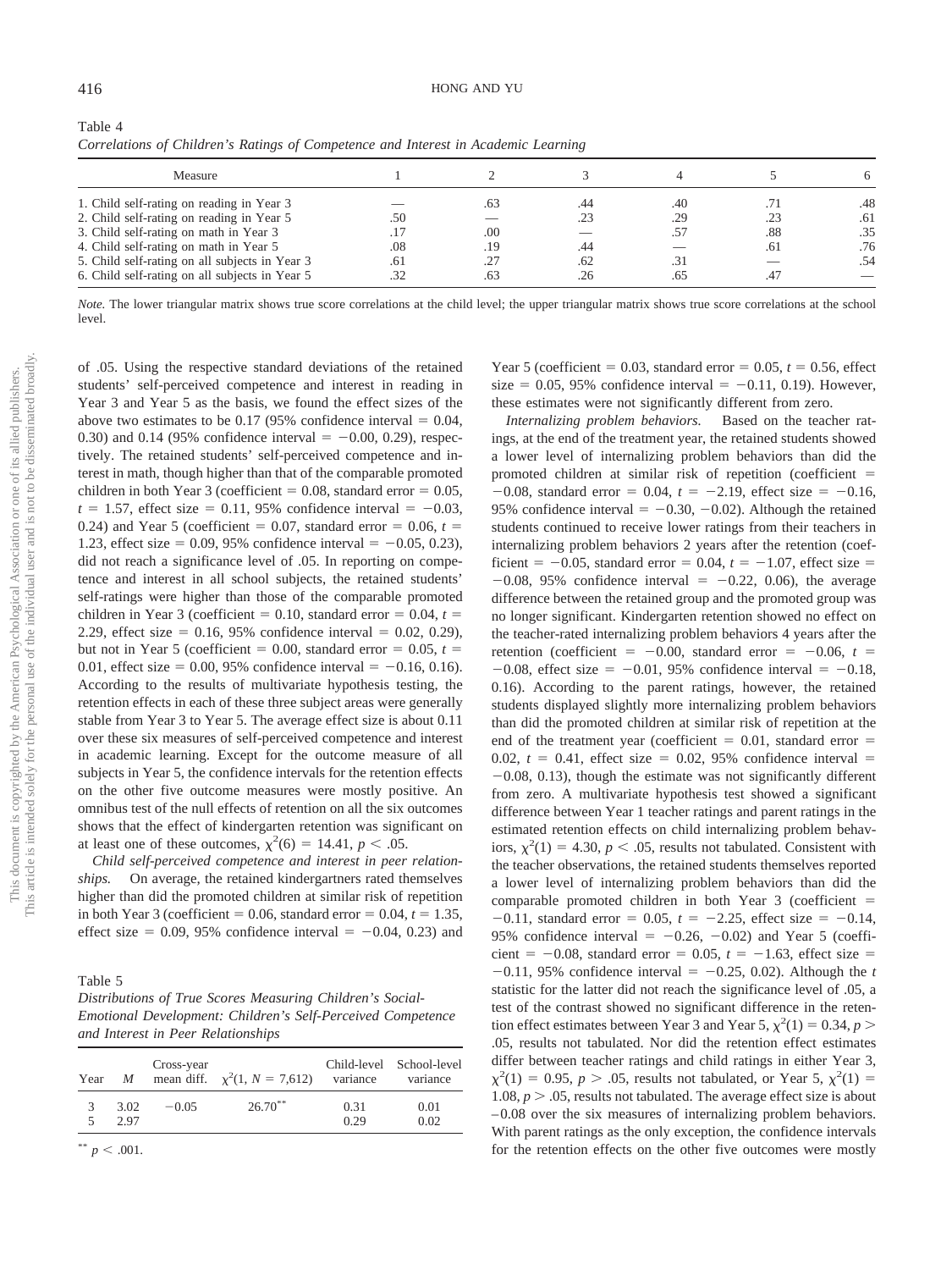| Respondent<br>and year | $\overline{M}$ | Cross-year<br>mean diff. | $\chi^2(1, N = 7,632)$ | Child-level<br>variance | School-level<br>variance |
|------------------------|----------------|--------------------------|------------------------|-------------------------|--------------------------|
|                        |                |                          |                        |                         |                          |
| Teacher                |                |                          |                        |                         |                          |
| Year 1                 | 1.63           | 0.04                     | $14.14***$             | 0.19                    | 0.02                     |
| Year 3                 | 1.67           | 0.05                     | $19.41***$             | 0.19                    | 0.03                     |
| Year 5                 | 1.68           | 0.01                     | 0.58                   | 0.21                    | 0.03                     |
| Parent                 |                |                          |                        |                         |                          |
| Year 1                 | 1.55           |                          |                        | 0.09                    | 0.00                     |
| Child                  |                |                          |                        |                         |                          |
| Year 3                 | 2.23           | $-0.16$                  | $269.57***$            | 0.37                    | 0.06                     |
| Year 5                 | 2.06           |                          |                        | 0.27                    | 0.03                     |

Table 6 *Distributions of True Scores Measuring Children's Social-Emotional Development: Internalizing Problem Behaviors*

 $*$  *p* < .001.

negative. Finally, an omnibus test suggested that, under the null hypothesis, we have a fairly small chance of obtaining a significant estimate of the retention effect on at least one of the six outcome measures of internalizing problem behaviors,  $\chi^2(6) = 12.51$ ,  $p =$ .051.

Results of a sensitivity analysis suggested that our causal conclusions can potentially be altered by hypothetical unmeasured pretreatment covariates that display as strong confounding effects as the most important covariates observed. Although the omission of such confounders is not highly plausible given the richness of the data set, the above-estimated results remain tentative.

# Discussion

In this study, we examined the effects of kindergarten retention relative to promotion to the first grade on children's self-perceived competence and interest in academic learning and in peer relationships and the effects on child internalizing problem behaviors as rated by teachers, parents, and children themselves in the early, middle, and later elementary years. Here we summarize the empirical findings, discuss their theoretical implications, review our methodology, and suggest strategies for future research.

The results showed that, 2 years after retention, the retained kindergartners perceived a higher level of competence and interest in academic learning than they would have if they had been promoted to the first grade instead. This is most likely to be true in reading and in all subjects. Retention did not show detectable

Table 7

*Correlations of Teachers', Parents', and Children's Ratings of Internalizing Problem Behaviors*

| Measure                        |     |     | 3   |                          |     |     |
|--------------------------------|-----|-----|-----|--------------------------|-----|-----|
| 1. Teacher rating in Year 1    |     | .15 | .20 | .17                      | .15 | .25 |
| 2. Teacher rating in Year 3    | .34 |     | .28 | .31                      | .34 | .34 |
| 3. Teacher rating in Year 5    | .29 | .42 |     | .01                      | .43 | .38 |
| 4. Parent rating in Year 1     | .25 | .19 | .17 | $\overline{\phantom{a}}$ | .21 | .30 |
| 5. Child self-rating in Year 3 | .19 | .22 | .17 | .10                      |     | .97 |
| 6. Child self-rating in Year 5 | .18 | .18 | .21 | 14                       | .55 |     |
|                                |     |     |     |                          |     |     |

*Note.* The lower triangular matrix shows true score correlations at the child level; the upper triangular matrix shows true score correlations at the school level.

effects on children's self-perceived competence and interest in peer relationships 2 and 4 years after the treatment. Yet according to teachers' observations at the end of the treatment year and children's self-reports 2 years later, the retained students experienced a lower level of internalizing problem behaviors on average as a result of retention than they would have if promoted. In general, this study has shown no evidence suggesting that kindergarten retention does harm to children's social-emotional development. Rather, it seems that retaining the at-risk children in kindergarten would likely raise their self-confidence and interest, especially in reading and in all subjects, and might even decrease their internalizing problem behaviors. We note that the estimated effect sizes on all the outcome measures are relatively small. Therefore, our results do not indicate that kindergarten retention will bring great benefits to the social-emotional development of all the children who would possibly be retained.

The early intervention theory and the social comparison theory provide complementary interpretations of the above findings. As hypothesized by the early intervention theory, a second chance of learning the kindergarten curriculum accompanied by the growing maturity in cognition, emotions, and social behaviors may have provided the retained students with a better preparation for learning the academic content in the later years, and therefore may have improved their academic standings among a group of younger peers. These successful experiences may have in turn increased the retained students' self-confidence and fostered their academic interest, as suggested by the social comparison theory. Had these children been promoted to the first grade instead, many of them would have continued to struggle with the content materials and perhaps would have received lower grades than their same-age classmates, which might have led to self-perceptions of lower competence and reduced interest in school subjects as shown in our analytic results. These findings coincide with Hong and Yu's (2007) report that, even though the retained kindergartners displayed a lower level of reading and math knowledge and skills on average at the end of the retention year when compared with the same-age promoted children who had been at similar risk of repetition, the retained students showed a faster growth rate in reading and math and were able to gradually catch up with the comparison group in the later elementary years. Future research needs to investigate whether the retention effects on children's cognitive growth may have been mediated by the retained stu-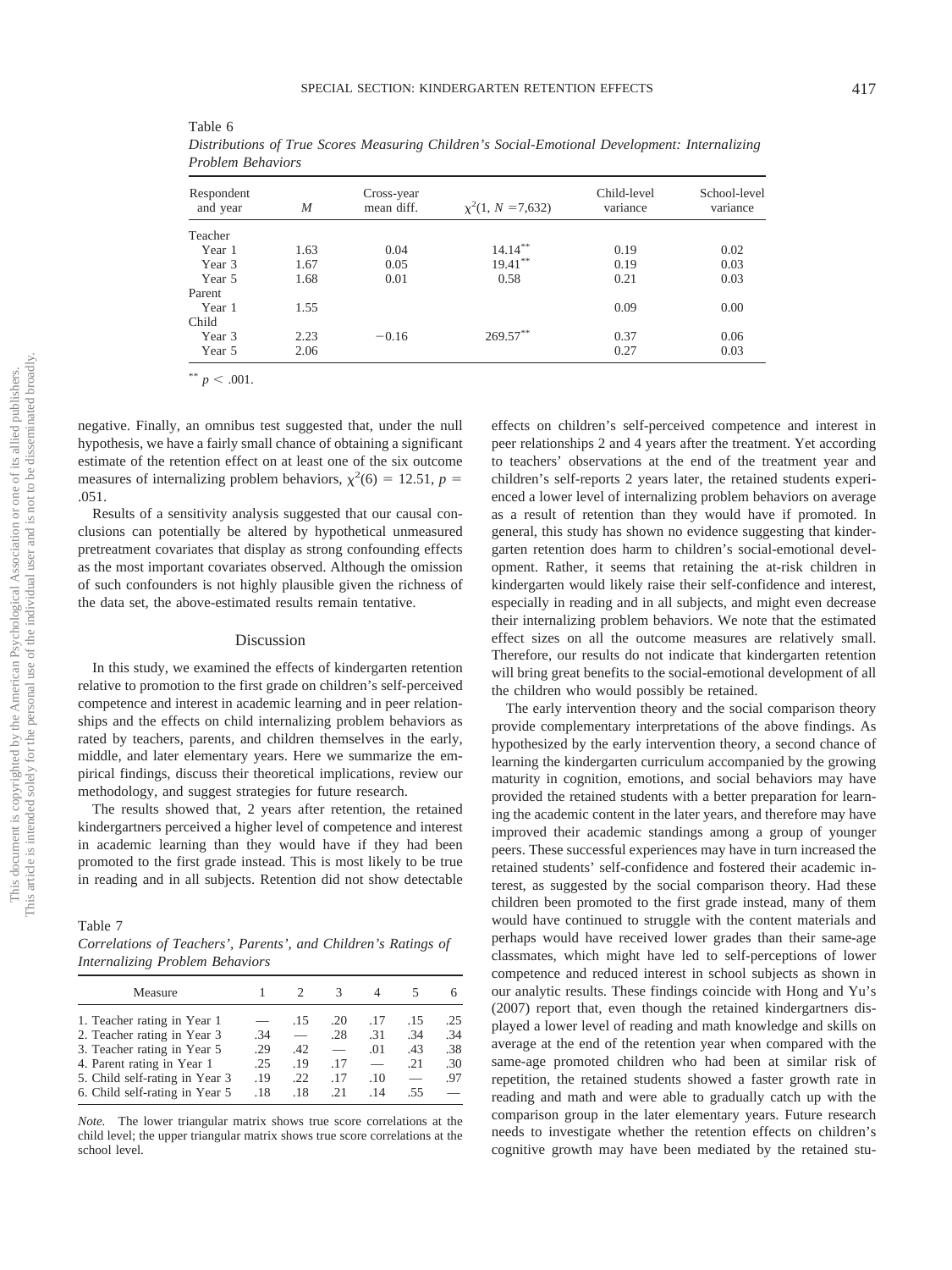| Table 8                                                                                  |  |  |  |  |
|------------------------------------------------------------------------------------------|--|--|--|--|
| Model-Based Estimation of Kindergarten Retention Effects on Social-Emotional Development |  |  |  |  |

| Domain                                  | Respondent | Year | Coefficient<br>(SE) | ES      | 95% CI of ES      | $\chi^2$ statistic   |
|-----------------------------------------|------------|------|---------------------|---------|-------------------|----------------------|
|                                         |            |      |                     |         |                   |                      |
| Perceived interest and<br>competence in |            |      |                     |         |                   | $\chi^2(6, N=7,612)$ |
| academic subjects                       |            |      |                     |         |                   | $= 14.41$            |
| Reading                                 | Child      | 3    | $0.12^*(0.05)$      | 0.17    | 0.04, 0.31        |                      |
|                                         |            | 5    | 0.10(0.05)          | 0.14    | $-0.00,$<br>0.29  |                      |
| Math                                    |            | 3    | 0.08(0.05)          | 0.11    | $-0.03,$<br>0.24  |                      |
|                                         |            |      |                     |         |                   |                      |
|                                         |            | 5    | 0.07(0.06)          | 0.09    | $-0.05$ .<br>0.23 |                      |
| All subjects                            |            | 3    | $0.10^{*}(0.04)$    | 0.16    | 0.02, 0.29        |                      |
|                                         |            | 5    | 0.00(0.05)          | 0.00    | $-0.16, 0.16$     |                      |
| Perceived interest and                  |            |      |                     |         |                   |                      |
| competence in                           |            |      |                     |         |                   | $\chi^2(2, N=7,612)$ |
| peer relationships                      | Child      | 3    | 0.06(0.04)          | 0.09    | $-0.04, 0.23$     | 1.79<br>$=$          |
|                                         |            | 5    | 0.03(0.05)          | 0.05    | $-0.11, 0.19$     |                      |
| Internalizing problem                   |            |      |                     |         |                   | $\chi^2(6, N=7,632)$ |
| behavior                                | Teacher    |      | $-0.08^*(0.04)$     | $-0.16$ | $-0.30,-0.02$     | 12.51<br>$=$         |
|                                         |            | 3    | $-0.05(0.04)$       | $-0.08$ | $-0.22, 0.06$     |                      |
|                                         |            | 5    | $-0.00(0.06)$       | $-0.01$ | $-0.18$ , 0.16    |                      |
|                                         | Parent     |      | 0.01(0.02)          | 0.02    | $-0.08, 0.13$     |                      |
|                                         |            |      |                     |         |                   |                      |
|                                         | Child      | 3    | $-0.11^*(0.05)$     | $-0.14$ | $-0.26 - 0.02$    |                      |
|                                         |            | 5    | $-0.08(0.05)$       | $-0.11$ | $-0.25, 0.02$     |                      |

*Note.* ES = effect size; CI = confidence interval. \*  $p < .05$ .

dents' improved basic knowledge and skills, by their enhanced self-confidence and interest in school subjects, or by both.

The results from the current study contradict the predictions of the labeling theory. Being retained in kindergarten did not seem to have alienated the retained students from their new peer groups. Nor did the retained students develop more negative feelings about themselves on average than they would have if promoted. We reason that, even if there was stigma associated with retention in general, the new kindergartners, who were yet to be socialized in the school setting, were unlikely to create a strong negative opinion environment for the retained students. This may explain why the retained students seemed to have no more difficulties in forming friendships than did their at-risk promoted peers. On the contrary, as we can infer from the teachers' observations, when children at risk of repetition were promoted to the first grade, being a "low achiever" and struggling at the bottom of the first-grade class may have intensified feelings of anxiety, shame because of failure, and even depression, causing relatively more internalizing problem behaviors among these children than among their retained counterparts at the end of the retention year. Furthermore, some of the promoted at-risk children might be retained in the later years. If retention at a higher grade level stigmatized these children to a greater extent than did early retention, as suggested by the previous literature (Finlayson, 1977; Morrison & Perry, 1956), while the stigma, if there was any, associated with kindergarten retention might have been washed away by time in the later years, this would provide a possible explanation for why the retained kindergartners perceived a lower level of internalizing problem behaviors 2 years after retention in comparison with their same-age promoted peers who were similarly at risk.

We have adapted statistical methods appropriate for addressing our causal questions at hand. In summary, we used propensity score stratification to remove selection bias associated with a very large number of observed covariates. By comparing the propensity score distributions between the retained group and the promoted group, we empirically defined a population of children at risk for repeating kindergarten. This is the target population of children to which we generalize our causal inference about the effects of kindergarten retention. We accounted for measurement errors in the key predictors as well as in the outcomes. In addition, we made adjustments for dependence among multiple observations per child and among multiple children per school through analyzing a series of multivariate, multilevel models. Below we discuss conditions under which these methods are appropriate for use.

## *Strong Ignorability Assumption*

In general, propensity score adjustment methods should generate unbiased estimates of treatment effects from nonexperimental data under the strong ignorability assumption. That is, given all the observed pretreatment covariates, treatment assignment is independent of all the unmeasured confounders. The ECLS-K data set contains very rich pretreatment information about the students, their families, teachers, and schools. Our list of observed pretreatment covariates includes all the factors typically considered by educators and parents in making decisions about grade retention (Grant & Richardson, 1998). Among them, the most important predictors of kindergarten retention and of children's socialemotional outcomes are pretreatment measures in various cognitive and social-emotional domains. Therefore, we have reason to assume that, once we have adjusted for these observed pretreatment covariates, the estimation of the retention effects may not be severely confounded by unmeasured covariates. Even though it is unlikely that we have omitted many potentially important confounders, we conducted a sensitivity analysis to test the robustness of our results in the presence of hypothetical child-level and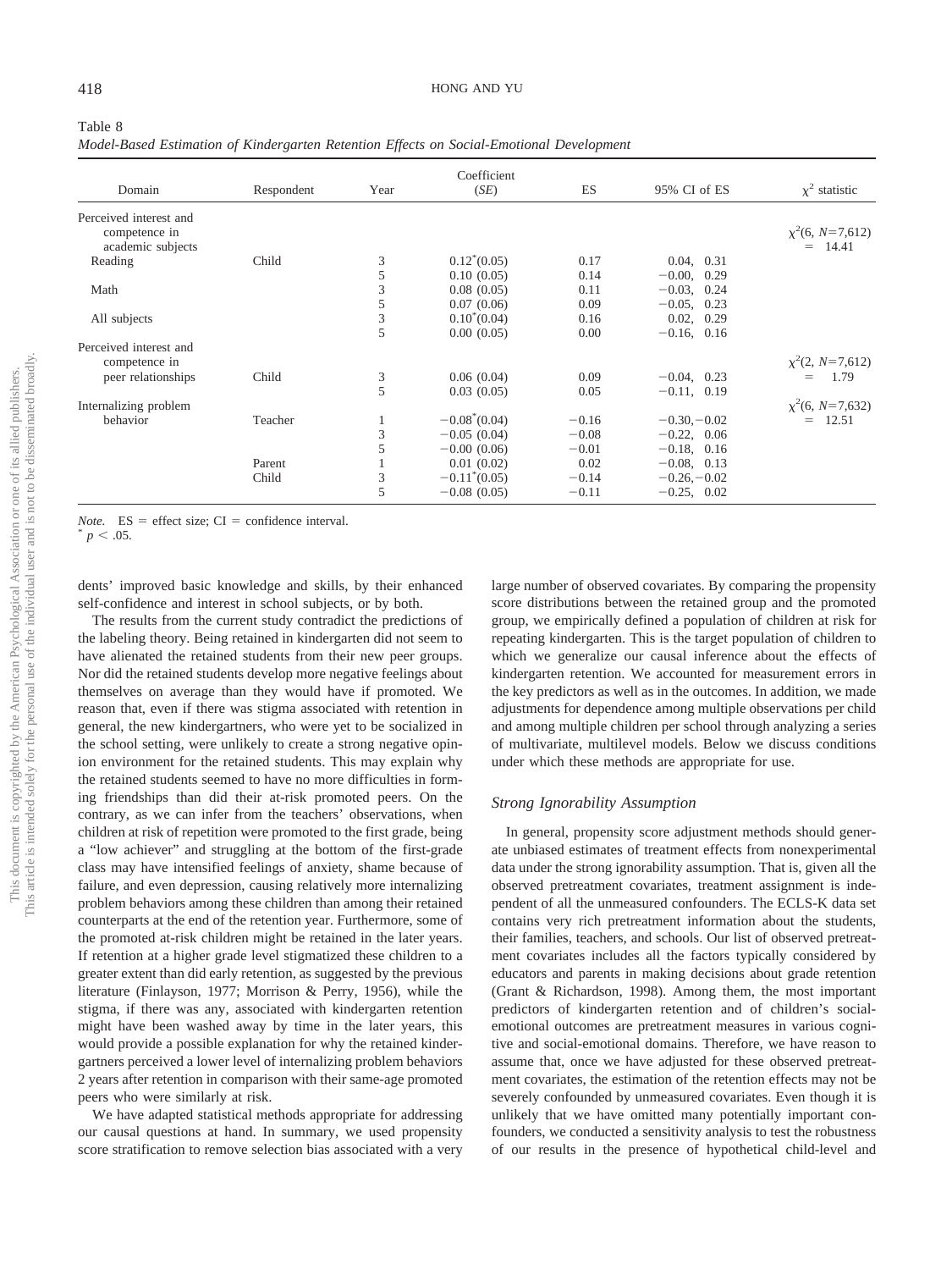school-level confounders comparable to the most important observed confounders. The retention effects that we estimated to be statistically significant were all relatively small in magnitude. For this reason, once we made further adjustments for the hypothetical confounders, the new estimates could no longer be distinguished from zero. Hence, our conclusion about the positive effects of kindergarten retention on children's social-emotional outcomes was potentially sensitive to the influence of unmeasured confounders.

# *Variable Selection for the Propensity Score Model*

There are several different approaches to selecting variables for the propensity score model. Suppose that Set A includes all the predictors of the treatment, and Set B includes all the predictors of a particular outcome. Some researchers have recommended choosing variables from Set B for the propensity score model in the interest of removing selection bias and in the meantime improving the precision of the treatment effect estimate (Brookhart et al., 2006). Although preferable when the analysis involves a single outcome, this method becomes cumbersome in practice when there are multiple outcomes under consideration. In our case, we examined the kindergarten retention effects on as many as 14 different outcomes in a variety of social-emotional domains. We therefore opted for selecting variables from Set A through a stepwise procedure in logistic regression. By adopting this approach, we were able to apply a single propensity score model to the 14 different outcomes. We then stratified our analytic sample such that about 97% of more than 200 predictors of kindergarten retention show no significant within-stratum differences between the retained group and the promoted group. Under strong ignorability, our approach to propensity score stratification approximates a randomized block design. That is, within each stratum, the retained kindergartners and their promoted counterparts differ only in their treatment assignment. Hence, systematic differences in the observed outcomes between these two groups are to be attributed to the treatments only. Previous research has suggested that combining propensity score matching or stratification with covariance adjustment for prognostic predictors of the outcome effectively improves the precision of treatment effect estimation (Rubin & Thomas, 2000). Because many predictors of kindergarten retention also predict children's social-emotional outcomes, and because we have made additional adjustments for a pair of most important predictors for each set of outcomes, we reason that selecting variables from Set A should not have cost us precision in estimating the retention effects.

# *Accounting for Measurement Errors*

As we have explained earlier, measurement errors in predictors are typically more consequential than measurement errors in outcomes, because the former may bias the treatment effect estimate when the treatment is associated with the error-laden predictors. To remove measurement errors in the observed pretest scores, we obtained the empirical Bayes estimates of their corresponding true scores. Entering these estimated true scores instead of using the observed scores as covariates in the outcome models provided a safeguard against additional bias introduced by the measurement errors in these predictors. We acknowledge that there might be measurement errors in some other predictors selected for the propensity model. Further adjustment would have been possible had information about the psychometric properties of those other predictors become available. Accounting for the measurement errors in the outcomes has its unique value in multivariate, multilevel analysis. This is because, by using the computed error variances at Level 1, we were able to specify a child-specific random coefficient at Level 2 for each outcome, thereby separating the error variance from the true score variance among children within each school as well as from the true score variance between schools.

# *Heterogeneous Retention Effects*

Because kindergarten retention was administered by school organizations, the retention effects may depend on which school a child attended. The school-specific retention effects on the socialemotional outcomes, if correlated across the different outcomes, may suggest a need for investigating various treatment settings that have made kindergarten retention more or less effective. Due to the small number of retained kindergartners sampled in each school, we were unable to investigate in this study the school-level variation and covariation of the retention effects. Future studies with more sampled children in both treatment groups per school will enable evaluations of the effectiveness of alternative school practices designed for helping the retained children and the at-risk promoted children. The retention effects may also depend on child characteristics and may differ among children who were retained for different reasons. For example, some children were retained in kindergarten due to behavioral problems; others were retained because they fell behind in academic subjects; some others who had displayed neither behavioral problems nor academic difficulties were nonetheless retained, often because their parents expected them to gain relative advantage among younger peers. To study whether the retention effects were differential across these subgroups of children, one could include in the outcome model interactions between the treatment indicator and indicators for different reasons of retention.

# *Retention Effects for the Population of Retained Students*

We have intended to generalize our estimation results to all children at risk of kindergarten retention as represented by our analytic sample. As an alternative, researchers may choose a population of retained students as the target population. To do so, we would weight the retention effect estimate within each propensity stratum by the proportion of retained students allocated to that stratum. The weighted sample would then represent a population of retained kindergartners. We can compute the weighted average retention effects across all the strata. The results would provide information about the expected counterfactual outcomes associated with promotion for children who were actually retained.

#### References

- Becker, H. S. (1963). *Outsiders.* New York: Free Press.
- Brookhart, M. A., Schneeweiss, S., Rothman, K. J., Glynn, R. J., Avorn, J., & Stürmer, T. (2006). Variable selection for propensity score models. *American Journal of Epidemiology, 163*(12), 1149 –1156.
- Byrnes, D. A. (1989). Attitudes of students, parents, and educators toward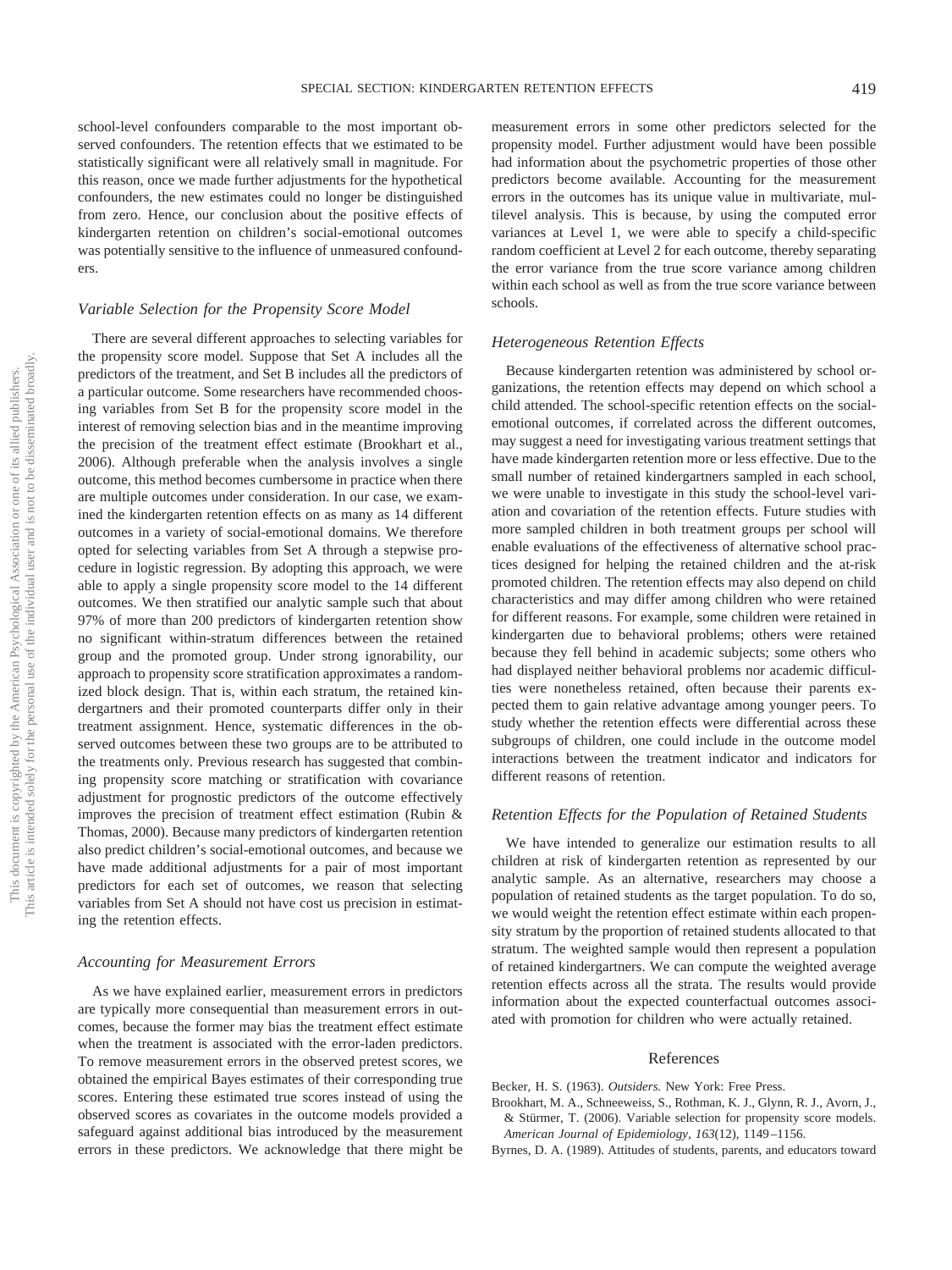repeating a grade. In L. A. Shepard & M. L. Smith (Eds.), *Flunking grades: Research and policies on retention* (pp. 108 –131). New York: Falmer Press.

- Cheong, Y. F., & Raudenbush, S. W. (2000). Measurement and structural models for children's problem behaviors. *Psychological Methods, 5*(4), 477– 495.
- Cochran, W. G. (1968). The effectiveness of adjustment by subclassification in removing bias in observational studies. *Biometrics, 24*(2), 295– 313.
- Dawson, P. (1998). A primer on student retention: What the research says. *Communique* (Milwaukee, WI), *26*(8), 28 –30.
- Festinger, L. A. (1954). A theory of social comparison processes. *Human Relations, 7,* 117–140.
- Finlayson, H. J. (1977). Nonpromotion and self-concept development. *Phi Delta Kappan, 59,* 205–206.
- Grant, J., & Richardson, I. (1998). *The retention/promotion checklist.* Peterborough, NH: Crystal Springs Books.
- Gresham, F., & Elliot, S. (1990). *Social skills rating system.* Circle Pines, MN: American Guidance Services.
- Hambleton, R. K., Swaminathan, H., & Rogers, H. J. (1991). *Fundamentals of item response theory.* Newbury Park, CA: Sage.
- Hill, J. L., Waldfogel, J., Brooks-Gunn, J., & Han, W.-J. (2005). Maternal employment and child development: A fresh look using newer methods. *Developmental Psychology, 41*(6), 833– 850.
- Holmes, C. T. (1989). Grade-level retention effects: A meta-analysis of research studies. In L. A. Shepard & M. L. Smith (Eds.), *Flunking grades: Research and policies on retention* (pp. 16 –33). London: Falmer Press.
- Holmes, C. T., & Matthews, K. M. (1984). The effects of nonpromotion on elementary and junior high school pupils: A meta-analysis. *Review of Educational Research, 54,* 225–236.
- Hong, G. (2004). *Causal inference for multi-level observational data with application to kindergarten retention*. Unpublished doctoral dissertation, University of Michigan, Ann Arbor.
- Hong, G. (2007, January). *Marginal mean weighting adjustment for selection bias*. Invited presentation at the University of Chicago Education Workshop, Chicago, IL.
- Hong, G., & Hong, Y. (2007, December). *Reading instruction time and homogeneous grouping in kindergarten: An application of the marginal mean weighting method*. Invited presentation at the University of Michigan, School of Education, Ann Arbor, MI.
- Hong, G., & Raudenbush, S. W. (2005). Effects of kindergarten retention policy on children's cognitive growth in reading and mathematics. *Educational Evaluation and Policy Analysis, 27*(3), 205–224.
- Hong, G., & Raudenbush, S. W. (2006). Evaluating kindergarten retention policy: A case study of causal inference for multi-level observational data. *Journal of the American Statistical Association, 101*(475), 901– 910.
- Hong, G., & Yu, B. (2007). Early grade retention and children's reading and math learning in elementary years. *Educational Evaluation and Policy Analysis, 29*(4), 239 –261.
- Huang, I.-C., Frangakis, C., Dominici, F., Diette, G. B., & Wu, A. W. (2005). Approach for risk adjustment in profiling multiple physician groups on asthma care. *Health Services Research, 40,* 253–278.
- Imbens, G. W. (2000). The role of the propensity score in estimating dose-response functions. *Biometrika, 87,* 706 –710.
- Jimerson, S. (2001). Meta-analysis of grade retention research: Implications for practice in the 21st century. *School Psychology Review, 30*(3),  $420 - 437$ .
- Jimerson, S., Carlson, E., Rotert, M., Egeland, B., & Sroufe, L. A. (1997). A prospective, longitudinal study of the correlates and consequences of early grade retention. *Journal of School Psychology, 35*(1), 3–25.
- Lemert, E. M. (1967). *Human deviance, social problems, and social control.* Englewood Cliffs, NJ: Prentice-Hall.
- Lin, D. Y., Psaty, B. M., & Kronmal, R. A. (1998). Assessing the sensitivity of regression results to unmeasured confounders in observational studies. *Biometrics, 54,* 948 –963.
- Little, R. J. A. (1985). A note about models for selectivity bias. *Econometrica, 53*(6), 1469 –1474.
- Little, R. J., An, H., & Johanns, J. (2000). A comparison of subset selection and analysis of covariance for the adjustment of confounders. *Psychological Methods, 5*(4), 459 – 476.
- Lord, F. M. (1967). A paradox in the interpretation of group comparisons. *Psychological Bulletin, 68,* 304 –305.
- Mantzicopoulos, P., & Morrison, D. (1992). Kindergarten retention: Academic and behavioral outcomes through the end of the second grade. *American Educational Research Journal, 29,* 182–198.
- Marsh, H. (1990). *Self-Description Questionnaire manual.* Campbelltown, New South Wales, Australia: University of Western Sydney, Macarthur.
- McCoy, A. R., & Reynolds, A. J. (1999). Grade retention and school performance: An extended investigation. *Journal of School Psychology, 37*(3), 273–298.
- Morrison, F. J., Griffith, E. M., & Alberts, D. M. (1997). Nature–nurture in the classroom: Entrance age, school readiness, and learning in children. *Developmental Psychology, 33*(2), 254 –262.
- Morrison, I. E., & Perry, I. F. (1956). Acceptance of overage children by classmates. *Elementary School Journal, 56,* 217–220.
- National Center for Education Statistics. (2002). *Early Childhood Longitudinal Study—Kindergarten Class of 1998*–*99 (ECLS-K) psychometric report for kindergarten through first grade* (Working Paper No. 200205). Washington, DC: Author.
- Pagani, L., Tremblay, R. E., Vitaro, F., Boulerice, B., & McDuff, P. (2001). Effects of grade retention on academic performance and behavioral development. *Development and Psychopathology, 13,* 297–315.
- Pierson, L., & Connell, J. (1992). Effects of grade retention on self-system processes, school engagement, and academic performance. *Journal of Educational Psychology, 84,* 300 –307.
- Plummer, D. L., & Graziano, W. G. (1987). Impact of grade retention on the social development of elementary school children. *Developmental Psychology, 23*(2), 267–275.
- Pollack, J. M., Atkins-Burnett, S., Tourangeau, K., & West, J. (2005). *Early Childhood Longitudinal Study—Kindergarten Class of 1998*–*99 (ECLS-K) psychometric report for the third grade* (Tech. Rep. No. 2005062). Washington, DC: National Center for Education Statistics.
- Pollack, J. M., Najarian, M., Rock, D. A., Atkins-Burnett, S., & Hausken, E. G. (2005). *Early Childhood Longitudinal Study—Kindergarten Class of 1998*–*99 (ECLS-K) psychometric report for the fifth grade* (Tech. Rep. No. 2006036rev). Washington, DC: National Center for Education Statistics.
- Quay, H. C., & Peterson, D. (1987). *Manual for the Revised Behavior Problem Checklist.* Coral Gables, FL: University of Miami.
- Raudenbush, S., Bryk, A., Cheong, Y. F., Congdon, R., & du Toit, M. (2004), *HLM6: Hierarchical linear and nonlinear modeling.* Lincolnwood, IL: Scientific Software International.
- Raudenbush, S. W., Brennan, R. T., & Barnett, R. C. (1995). A multivariate hierarchical model for studying psychological change within married couples. *Journal of Family Psychology, 9*(2), 161–174.
- Raudenbush, S. W., & Bryk, A. S. (2002), *Hierarchical linear models: Applications and data analysis methods* (2nd ed.). Thousand Oaks, CA: Sage.
- Raudenbush, S. W., Rowan, B., & Kang, S. J. (1991). A multilevel, multivariate model for studying school climate in secondary schools with estimation via the EM algorithm. *Journal of Educational Statistics, 16*(4), 295–330.
- Reynolds, A. J. (1992). Grade retention and school adjustment: An exploratory analysis. *Educational Evaluation and Policy Analysis, 14,* 101– 121.
- Robins, J. M. (2000). Marginal structural models versus structural nested